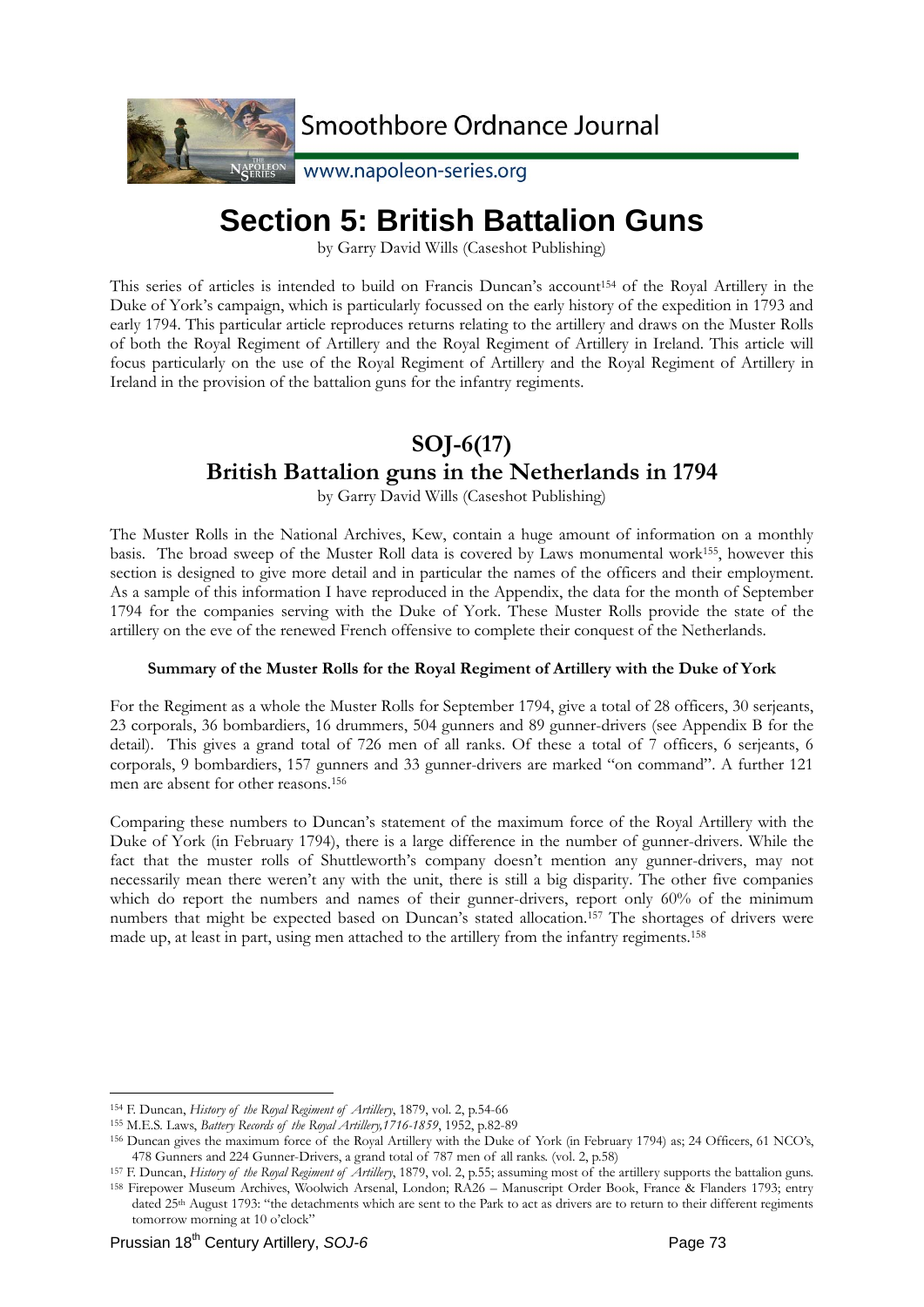### **Summary of the Muster Rolls for the Royal Regiment of Artillery in Ireland with the Duke of York**

The September 1794 Muster Rolls for the then separate Royal Regiment of Artillery in Ireland, with the Duke of York, show a total of 15 officers , 6 serjeants, 12 corporals, 12 bombardiers, 6 drummers and 247 gunners or 298 men all ranks, of whom 20 are absent for various reasons (see Appendix C for the detail). The three companies assigned 8 officers, 1 serjeant, 7 corporals and 101 gunners to the battalion guns of the infantry regiments. Of the 15 officers named in these muster rolls only Robert Thornhill appears in Kane, with 10 of them featuring in the list of officers who retired on full pay when the Royal Artillery in Ireland was absorbed into the Royal Artillery.159

The Army List for 1795 gives higher ranks for 12 of the 15 officers shown in the Muster Rolls; Swayne, Shortall, Blake, Armstrong & Legge are all shown to have been Captains in September 1794; Francis, Kettlewell, Crawford, Thornhill, Westropp, Benson & Fleming are all shown to have been Captain-Lieutenants in September 1794.160





Five of the six Royal Artillery companies, as distinct from the Irish companies and George Wilson's company, do not positively identify individuals attached to the battalion gun detachments. However it is clear that these individuals are included in those men that are marked "on command", since those officers that we know were attached to such detachments, Captain-Lieutenant Roberton, Lieutenant Hawker and Lieutenant Fraser, are all marked in this way(q.v.).

Unlike for the Royal Artillery companies, the Muster Rolls of the Irish Artillery companies make no mention of Gunner-Drivers. This is consistent with Fortescue who states that Lord Moira, who brought with him Shuttleworth's (Royal Artillery) and Buchanan's (Royal Artillery in Ireland) companies, arrived without any artillery drivers.<sup>161</sup>

A comparison between this table (43 officers, 58 serjeants and drummers, 814 other ranks and 89 drivers, or 1004 men of all ranks) and the Duke of York's September return (see Appendix A) suggests that the returns include both the Royal Regiment of Artillery and the Royal Regiment of Artillery in Ireland, but excludes the gunner-drivers. Furthermore, while the overall shape is similar there are discrepancies between the two. Such discrepancies are inevitable as the Muster Rolls of the companies present with the Duke of York, cannot be considered a definitive statement of the officers present. Other individuals from companies stationed in the United Kingdom and elsewhere were detached for service with the Duke of York. Examples of this include Henry Shrapnel (3rd Batt<sup>n</sup> & later 1st Batt<sup>n</sup>, Royal Artillery) who served with the Duke of York in late 1793<sup>162</sup>, Robert Lawson, Charles Wade Thornton and Henry Geary (all 1st Batt<sup>n</sup>, Royal Artillery).<sup>163</sup>

<sup>&</sup>lt;sup>159</sup> Army List, 1803, p.286; J. Kane, List of the Officers of the Royal Regiment of Artillery, 1815, p.21<br><sup>160</sup> Stuart Reid, King George's Army(1), 1995, p.8-9; this difference does not appear to be related to the dating

from the date of their promotion to Captain-Lieutenant. 161 J.W. Fortescue, *History of the British Army*, 2004, vol. 4, Pt 1, p. 299; *Proceedings of the Royal Artillery Institution*; vol. 16(1889), p.23; J.J. Crooks, *History of the Royal Irish Regiment of Artillery*, 1914, p.274; Moira did however bring two companies of Waggoners,

see *Journal of the Society for Army Historical Research*, 76(1998), p.161<br><sup>162</sup> National Archives, Kew, WO10/250; Captain John Barnes' Company based at the Tower, August (marked "command") and September (marked "continent"). Shrapnel was later promoted to Captain-Lieutenant and transferred to Captain James Smith's company in the 4<sup>th</sup> Battalion(WO10/255).

<sup>163</sup> National Archives, Kew, WO10/249 & 255; Captain William Cuppage's company based near Brighton – Lawson is shown in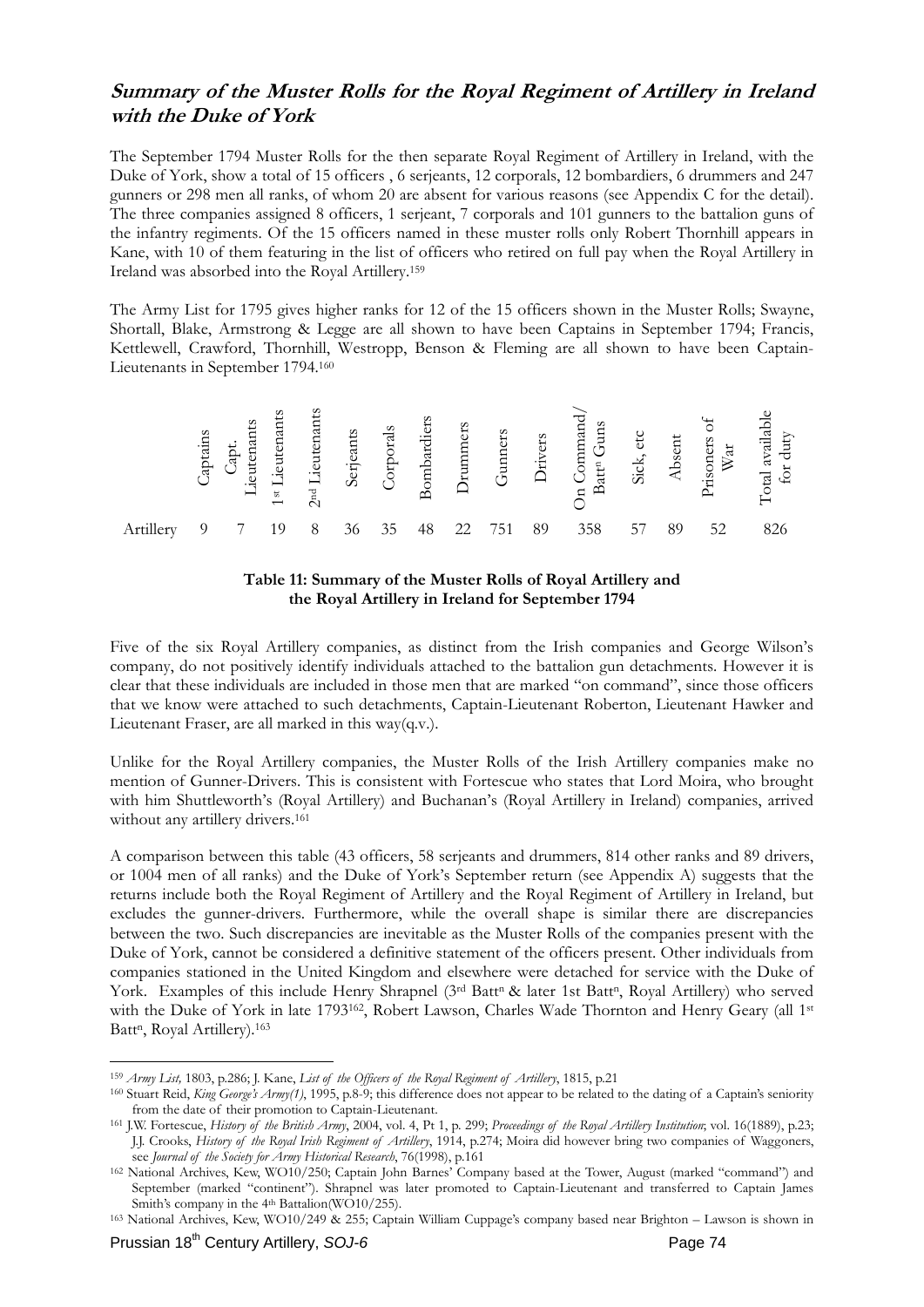A final comparison between this table and the numbers given by Duncan for February 1794, reproduced above, shows 1004 men of all ranks in September 1794 versus 787 men of all ranks in February 1794. This comparison needs to be viewed in the context of the number of infantry battalions with the army; there were 7 in March 1794 but this would reach 27 in September 1794 before peaking at 32 in November 1794.164 This expansion of the infantry without concomitant expansion of the Royal Artillery with the Duke of York had implications for the way the battalion guns were resourced.

If we, for the purposes of this discussion, assume that all of the Royal Artillery men that were marked as "on command" (but excluding the detachment at Dort) were with the battalion guns, the total number of men of all ranks, available for the battalion gun detachments, from the Royal Artillery and the Royal Artillery in Ireland, was 327. At Duncan's stated allocation of 1 officer, 2 non commissioned officers, 8 gunners and 3 drivers per battalion gun detachment of 2 guns165, the 327 men are sufficient for 23 pairs of battalion guns (c.f. the 27 battalions present), however this average hides a more complex picture. Using the same assumption suggests that a maximum of 14 officers were allocated from the Royal Artillery and the Royal Artillery in Ireland combined, thus there were officers for only 14 pairs of battalion guns at the full complement of 1 officer per pair. Similarly there were non commissioned officers (27) for 13 pairs of guns and finally there were drivers (33) for only 11 pairs of battalion guns. The 253 gunners are more than enough for 27 pairs of battalion guns, which at Duncan's establishment needs only 216 gunners, this suggests that at least some of the gunners and therefore some of the officers and non-commissioned officers marked "on command" were, as would be expected, allocated to other tasks.

Although Wright's letters, from March 1793 to May 1794, suggest more permanent postings to the battalion gun detachments, it is thus likely that some officers were attached to the battalion gun detachments on a more ad hoc basis than shown in the muster rolls.166 The muster rolls of the Royal Artillery in Ireland, which are more explicit regarding battalion guns, seem to support this hypothesis, as the men attached to battalion guns (i.e. 8 officers; 8 NCO's and 101 gunners) are in a ratio of 1:1:13, which when compared to Duncan's battalion guns detachment ratio of 1:2:8, suggests that fewer officers were so allocated than required.

Duncan states that, in 1795, the infantry battalions in Ireland were required to train battalion gun detachments comprising 1 subaltern, 2 serjeants and at least 30 rank and file.167 As shown in Appendix A, in the Duke of York's 1st September Monthly return, of the 27 battalions listed, 11 recorded their own men as "with artillery", an average of 21 men per pair of battalion guns for the twelve pairs of battalion guns concerned, assuming the Guards regiments were also serving a pair of guns for the combined grenadier battalion.168 However I have so far, found no evidence of infantry officers being allocated to the battalion guns in this campaign. Indeed on the contrary, for example, while the 3rd Foot Guards recorded 25 of their own men as being "with artillery", their detachment was commanded by First Lieutenant Augustus Fraser, Royal Artillery. Similarly, the 12th Foot recorded 19 of their own men as being "with artillery" and their detachment was commanded by First Lieutenant James Hawker, Royal Artillery(q.v).

Officers known to be associated with specific battalion gun detachments during the 1793-1795 campaign in the Netherlands are;<sup>169</sup>

October, November and December 1793, marked as "F Command" or "Foreign Command", whilst Geary appears in December 1793 to June 1794 also marked "Foreign Command". For Thornton, see Major Thomas Blomefield's company for

July to October 1793 (WO10/255) when he is marked "Holland" or "Foreign Command". 164 The number of battalions have been assembled from a number of sources including the Historical records of the regiments; von Sichart, *Geschichte der königlich-hannoverschen Armee*, vol. 4, 1780-1803, 1871, p.501-505; Fortescue, op.cit., p.314-389; Robert Brown, *An Impartial Journal of a Detachment from the Brigade of Foot Guards commencing 25th February 1793 and ending 9th May 1795*,

<sup>2006,</sup> p.181; H. Davidson, History & Services of the 78th Highlanders, vol.1, p.17<br><sup>165</sup> F. Duncan, History of the Royal Regiment of Artillery, 1879, vol. 2, p. 55; Anon, A Journal kept in the British Army, from the landing *the troops under the command of Earl Moira, at Ostend, in June 1794, to their return to England the following year*, 1796, p.11; this, a more contemporary source, states the battalion gun detachments as "two light brass 6-pdrs, to each of which belong twelve artillerymen, and three horses with their drivers, besides an ammunition waggon and tumbril"<br><sup>166</sup> F.A. Whinyates(ed.), *The Wright Letters*, 1901-2<br><sup>167</sup> F. Duncan, *History of the Royal Regiment of Artillery*, 1879, vol.

*<sup>1795</sup>*, 2006, p.145<br><sup>169</sup> The battalion designations are relevant to the date given and are taken from the Muster Rolls at the National Archives, Kew,

WO10/246, 249, 250, 258, 271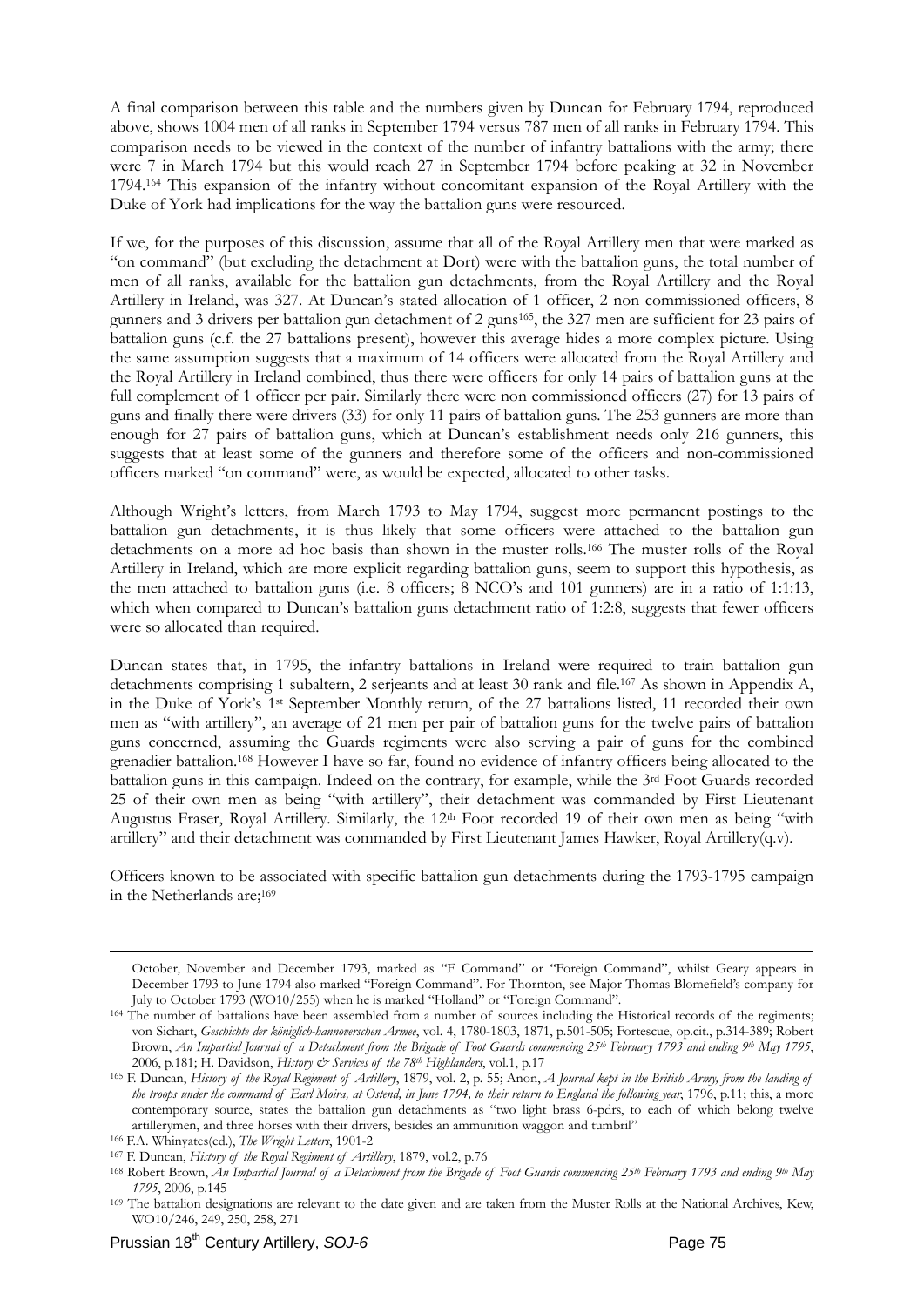#### **1st Foot Guards;**

*Lieutenant Charles De Ginkle* (1<sup>st</sup> Batt<sup>n</sup>, Royal Artillery) was in command of the 1<sup>st</sup> Guards detachment in May 1793, at Linselles<sup>170</sup> on 18<sup>th</sup> August 1793 and until October 1793, when he fell ill and later died at the age of 21.171 *First Lieutenant Henry Geary* (Royal Artillery) succeeded De Ginkle in October 1793.172

#### **Coldstream Guards**;

On 8<sup>th</sup> May 1793, at St. Amand, *First Lieutenant Alexander Watson* (1<sup>st</sup> Batt<sup>n</sup>, Royal Artillery) led the battalion guns of the Coldstream Guards.173 *Second Lieutenant John Birch* (Royal Artillery) replaced Watson for a few weeks in November 1793, while the latter was sick.174

#### **3rd Foot Guards;**

<u>.</u>

*First Lieutenant James De Peyster* (1<sup>st</sup> Batt<sup>n</sup>, Royal Artillery) was killed while leading the battalion guns of the 3rd Foot Guards at Linselles, 18th August 1793.175 *Second Lieutenant Philip Hughes* (1st Battn, Royal Artillery) initially replaced De Peyster<sup>176</sup>, but at Lannoy on the 28<sup>th</sup> October 1793, *First Lieutenant Robert Lawson* (Royal Artillery) commanded this detachment.<sup>177</sup> *First Lieutenant Augustus Fraser* (4<sup>th</sup> Batt<sup>n</sup>, Royal Artillery) commanded the detachment from January 1794 to May 1795.178

#### **Foot Guards Flank battalion;**

On 8<sup>th</sup> May 1793 at St. Amand, *First Lieutenant Thomas Fenwick* (1<sup>st</sup> Batt<sup>n</sup>, Royal Artillery).<sup>179,180</sup> *First* Lieutenant Charles Wade Thornton (1<sup>st</sup> Batt<sup>n</sup>, Royal Artillery) took over from Fenwick shortly after St. Amand but was wounded and lost his arm at Lannoy on 28th October 1793.181 *First Lieutenant Thomas Downman* (1st Batt<sup>n</sup>, Royal Artillery) was subsequently attached to the Flank Battalion of the Guards, but was captured on the 18th May 1794, when the detachment was charged by French Hussars at Roubaix, during the battle of Turcoing.182

<sup>170</sup> This is the correct spelling of the place name, the Duke of York seems to be responsible for the English spelling of

<sup>&</sup>quot;Lincelles", see A. Burne, the Noble Duke of York, 1949, p.67 171 F.A. Whinyates(ed.), *The Wright Letters*, 1901-2, p. 7, 19, 24 & 25 Letters 7, 18, 25 & 26; *The Army List*, 1793, p.215; W. Courthope, 1838, *De Brett's Complete Peerage of the UK & Ireland*, p.533; National Archives, Kew, WO10/246 – Wright's company May; The Wright Letters & the Army Lists use the spelling "de Ginkle" while Debrett's gives the family name as "de Ginkell"<br>
172 F.A. Whinyates(ed.), The Wright Letters, 1901-2, p.28, Letter 31<br>
173 Francis Duncan, *op.cit.*, vol.2, p.59; Sir Harry Verney, *Journals & Correspondence of Sir Harry Calvert, Comprising the campaigns in* 

*Flanders and Holland in 1793-4*, 1853, p.72-73; Daniel MacKinnon, *Origins & Services of the Coldstream Guards*, 1833, vol.2, p.38: Duncan quotes Murray as saying that the battalion guns of the Guards were the only guns in action. McKinnon, again quoting Murray, is clear that the Coldstream's guns were engaged; F.A. Whinyates(ed.), *The Wright Letters*, 1901-2, p.7-8,19 Letters 7, 8 & 18; Comparison of Wright's Letters 7, 8 & 18 identifies De Ginkle with the 1<sup>st</sup> Foot Guards, Fenwick therefore with the Guards Flank Battalion and Watson with the Coldstream Guards.

<sup>174</sup> F.A. Whinyates(ed.), *The Wright Letters*, 1901-2, p.29 Letter 32; Kane, *op. cit.*, p.21; Birch quickly left to join the Royal Engineers

in January 1794.<br><sup>175</sup> Anon., "an Officer of the Guards" op.cit., vol. 1, p.72; J. Kane, *List of the Officers of the Royal Regiment of Artillery*, 1815, p.17<br><sup>176</sup> National Archives, Kew, WO10-249, George Wilson's Company *The Wright Letters*, 1901-2, p.19 & 23, Letters 18 & 24; this officer joined the Royal Engineers in October 1793 & does not feature in the earlier or later muster rolls or the Army List for the years 1793-5. The Muster roll does not give Lt. Hughes'

Christian name. 177 F.A. Whinyates(ed.), *The Wright Letters*, 1901-2, p.29 Letters 32; *The Army List*, 1793, p.215; *A collection of State Papers, relative to the war against France: now carrying on by Great Britain and the several other European powers*, vol. 1, 1802, p.470; Kane, *op.* cit., p.20; 3rd Foot Guards and Guards Flank battalion identified as the two battalions involved and Thornton was attached to the Flank Battalion. This Robert Lawson is number 731 in the 1900 edition of Kane, who died in 1802, not the General and horse

gunner.<br><sup>178</sup> E. Sabine, *Letters of Colonel Sir Augustus Simon Frazer K.C.B*, 1859, p.vi<br><sup>179</sup> Francis Duncan, *op.cit.*, vol. 2, p.59; Sir Harry Verney, *Journals & Correspondence of Sir Harry Calvert, Comprising the cam Flanders and Holland in 1793-4*, 1853, p.72-73; F.A. Whinyates(ed.), *The Wright Letters*, 1901-2, p.7-8, Letters 7, 8 & 18; Duncan

quotes Murray as saying that the battalion guns of the Guards were the only guns in action.<br>
180 J.H. Leslie, Journal of the Society for Army Historical Research, vol.8, no.31, p.2-32, 1929; identifies Fenwick as Thomas<br>
H

<sup>181</sup> Robert Brown, op.cit., p.83; Hart's Annual Army List, 1847, p.24; Anon., "an Officer of the Guards" op.cit., vol.1, p.113; A collection *of State Papers, op.cit.*, vol.1, 1802, p.468-471 F.A. Whinyates(ed.), *The Wright Letters*, 1901-2, p.9 & 29, Letters 9 & 32; - Murray describes the 2 battalions, the Guards Flank battalion and the 3rd Foot Guards, as being accompanied by "two 12-pdrs and two howitzers", while Brown says 4 field pieces and 2 howitzers. "An Officer of the Guards" describes Thornton as commanding a 12-pdr gun, although Brown and Wright clearly describe Thornton as being attached to the battalion guns of the Guards Flank Battalion. Wright additionally says that, in this action, Lt Colonel Huddleston commanded the heavy guns comprising 3 12-pdrs and 3 howitzers, perhaps suggesting that the "Officer of the Guards" was mistaken; National Archives, Kew, WO10-249, George Wilson's Company for October 1793 182 J.Philippart, *Royal Military Calendar*, vol.4, 1820, p.437- 438; Anon., "*an Officer of the Guards" op.cit.*, vol.2, p.49; *A collection of State* 

Papers, relative to the war against France: now carrying on by Great Britain and the several other Europ. powers ... many of which have never *before been publ. in England*, vol.2, 1795, p.38-44; F. Duncan, *op.cit.*, vol.2, p.63; National Archives, Kew, WO10/255, George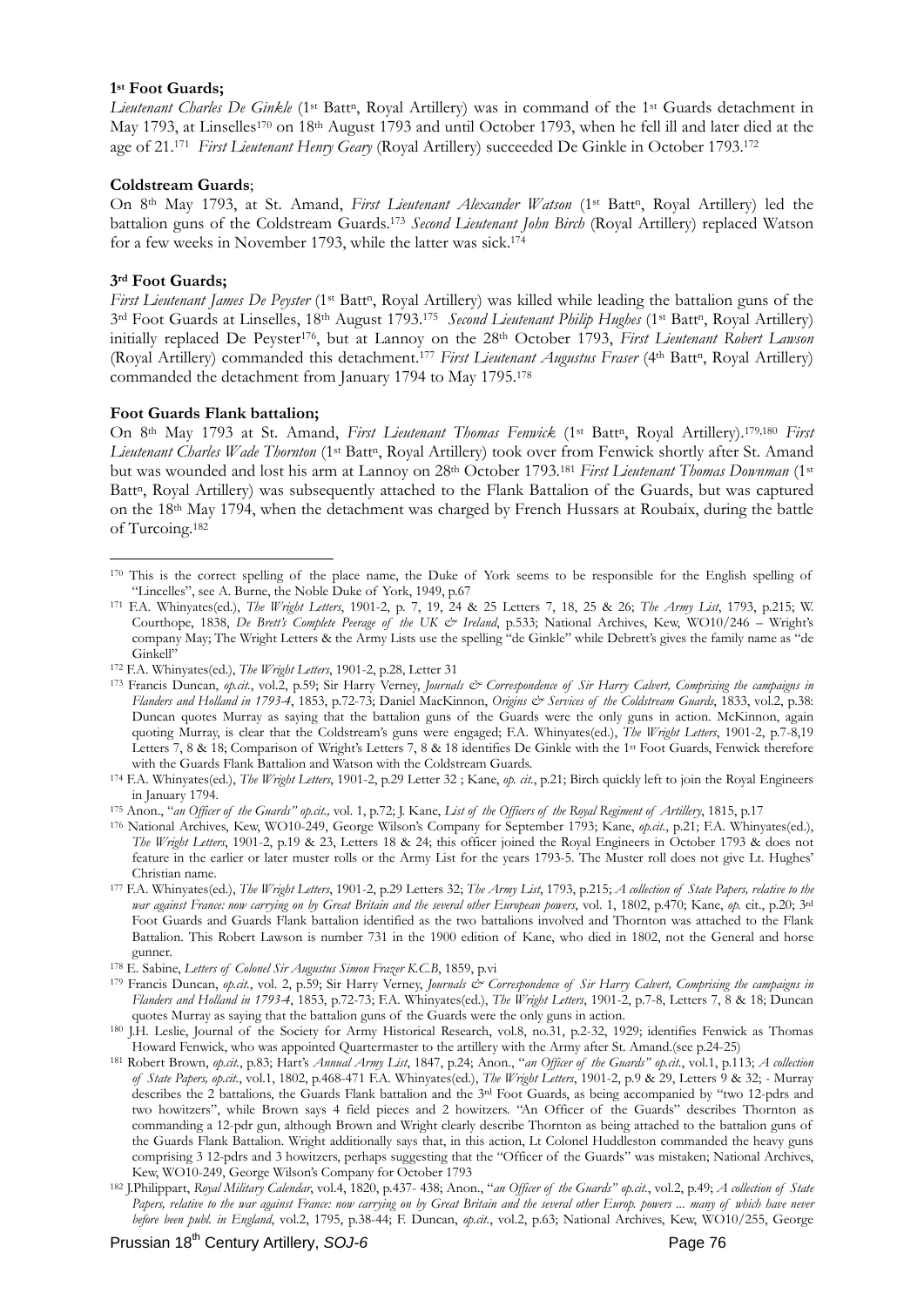#### **12th Foot;**

In September 1794, *First Lieutenant James Hawker* (4th Battn, Royal Artillery).183

#### **14th Foot;**

In November 1793, *Captain Lieutenant Henry Shrapnel* (1<sup>st</sup> Batt<sup>n</sup>, Royal Artillery).<sup>184</sup> Subsequently in May 1794, *First Lieutenant Henry Phillott* (4th Battn, Royal Artillery).185

#### **27th Foot;**

From September 1793, *First Lieutenant Robert Fead* (1<sup>st</sup> Batt<sup>n</sup>, Royal Artillery).<sup>186</sup>

#### **37th Foot;**

In November 1793, *First Lieutenant Andrew Schlach*(1<sup>st</sup> Batt<sup>n</sup>, Royal Artillery).<sup>187</sup> At the Battle of Willems, 10<sup>th</sup> May 1794, *First Lieutenant Robert Lawson* (1<sup>st</sup> Batt<sup>n</sup>, Royal Artillery).<sup>188</sup>

#### **42nd Foot;**

From July 1794, *Captain-Lieutenant Robert Crawford* (Royal Artillery in Ireland).189

#### **53rd Foot;**

Until October 1793, *First Lieutenant Wiltshire Wilson* (1<sup>st</sup> Batt<sup>n</sup>, Royal Artillery) was attached to the 53<sup>rd</sup> Foot.190 In particular, Wilson was attached to the Flank Battalion of the Line, formed from the flank companies of the 14th, 37th and 53rd Foot, on 24th August 1793 near Dunkerque where he was wounded in the thigh.191 After Wilson returned to England, and by November 1793 *First Lieutenant John Bentham* (4th Batt<sup>n</sup>, Royal Artillery) briefly commanded this detachment, before he joined the horse artillery in December 1793.<sup>192</sup> In April 1794 *First Lieutenant Turtliff Boger* (4<sup>th</sup> Batt<sup>n</sup>, Royal Artillery) took over from the sick *First Lieutenant Bridges Hooke* (1<sup>st</sup> Batt<sup>a</sup>, Royal Artillery), as commander of the battalion guns of the 53<sup>rd</sup> Foot but was wounded on the 18th May 1794 during the battle of Turcoing.193 In September 1794, Wilson was a prisoner of war having been captured when Nieuport surrendered in July 1794.

Wilson's Coy, 8th April (marked "battl<sup>n</sup> guns") and 31st May (marked "prisoner"); *The New Army List*, 1848, p.175; F.A. Whinvates(ed.), *The Wright Letters*, 1901-2, p.32 Letter 35 & p. 57

<sup>&</sup>lt;sup>183</sup> National Archives, Kew, WO71/168, Proceedings of Captain Kean's Court Martial; Roberton is an alternative commander for this detachment as he is mentioned in this court martial and was also associated with the 12<sup>th</sup> Foot in July 1794, but it seems more likely that he was present in another capacity(q.v.).

<sup>184</sup> F.A. Whinyates(ed.), *The Wright Letters*, 1901-2, p.36 Letter 38; Richard Cannon, *Historical Record of the Fourteenth or the Buckinghamshire Regiment of Foot…. to 1845*, 1845, p.43; National Army Museum, London, Accession no. 1976-07-45, *The Diary of Lt. Thomas Powell, 14th Foot, 1793-5*; Shrapnel arrived at the end of August 1793 and in November, according to Wright, was either with the 14th or 53rd Foot, based on the 7 infantry battalions then present with the army. I have chosen the 14th based on the fact that he was wounded in September (Kane, 1900, p.233) during the siege of Dunkerque. Shrapnel is not mentioned amongst the wounded for the actions of the 5<sup>th</sup> & 6<sup>th</sup> September which suggests that he suffered his wound on the 8<sup>th</sup>, when the official dispatches do not name the casualties, but Powell mentions that the battalion guns of the 14th Foot were engaged, with the regiment losing 8 men killed and 12 wounded. Meanwhile the 53<sup>rd</sup> Foot were at Furnes on the 8<sup>th</sup> September (see J.S. Jordan, *The Political State of Europe for the year MDCCXCIII*, vol. 4, p. 548). The manuscript order book RA26, op. cit., shows Shrapnel in the Park but without a role, on September 16<sup>th</sup>, following his wounding. Wright also considered Shrapnel his deputy. 185 Richard Cannon, *Historical Record of the Fourteenth or the Buckinghamshire Regiment of Foot…. to 1845*, 1845, p.46; National Archives,

Kew, WO10/258, Captain Trotter's Company - April & May Muster Rolls.<br><sup>186</sup> Firepower Museum Archives, Woolwich Arsenal, London; RA26 – Manuscript Order Book, France & Flanders 1793; entry<br>dated September 16<sup>th</sup> 1793; Natio

<sup>&</sup>lt;sup>187</sup> F.A. Whinyates(ed.), *The Wright Letters*, 1901-2, Letter 34; National Archives, Kew, WO10/255 - Captain Scott's Company<br><sup>188</sup> F.A. Whinyates(ed.), *The Wright Letters*, 1901-2, p.53 Letter 58; C.T. Atkinson, Regimen 1950, vol.1, p.138-9; Atkinson makes it clear that it was Fox's line brigade that advanced in support of the cavalry and since we know that Phillott (14th Foot) and Boger (53rd Foot) were the other battalion gun commanders in the brigade, it leaves Lawson as the commander of the guns attached to the 37th Foot. 189 J. Philippart, *Royal Military Calendar*, vol.5, 1820, p.391

<sup>190</sup> *Dictionary of National Biography*, 1885-1900, vol.62; available at http://en.wikisource.org/wiki/Wilson,\_Wiltshire\_(DNB00) (accessed 6<sup>th</sup> August 2012); F.A. Whinyates(ed.), *The Wright Letters*, 1901-2, p.20 Letter 19; See also; National Archives, Kew;<br>WO10/249 – Capt. George Wilson's Coy, October 1793; Wilson joined Grant's company in Englan

<sup>&</sup>lt;sup>191</sup> Richard Cannon, Historical Record of the Fifty Third or the Shropshire Regiment of Foot.. to 1848, 1849, p. 6; "an Officer of the Guards" *op.cit.*, vol.1, p.84 192 F.A. Whinyates(ed.), *The Wright Letters*, 1901-2, p.36 & 42 Letters 38 & 44; Kane, *op. cit.*, p.19; National Archives, Kew;

WO10/250 – Capt. Trotter's Coy; I have allocated Bentham to the 53<sup>rd</sup> based on Letter 38 & placing Shrapnel with the 14<sup>th</sup>.<br>(Note also Wrights comments in Letter 22 - "Mr B\_\_\_\_m is another complete hound and good for not

<sup>193</sup> F.A. Whinyates(ed.), The Wright Letters, 1901-2, p.47, Letter 49; A collection of State Papers, relative to the war against France: now *carrying on by Great Britain and the several other Europ. powers ... many of which have never before been publ. in England*, vol.2, 1795, p.42; National Archives, Kew; WO10/249 – Capt. Borthwick's Coy, July – December 1793 ("on command" October to December).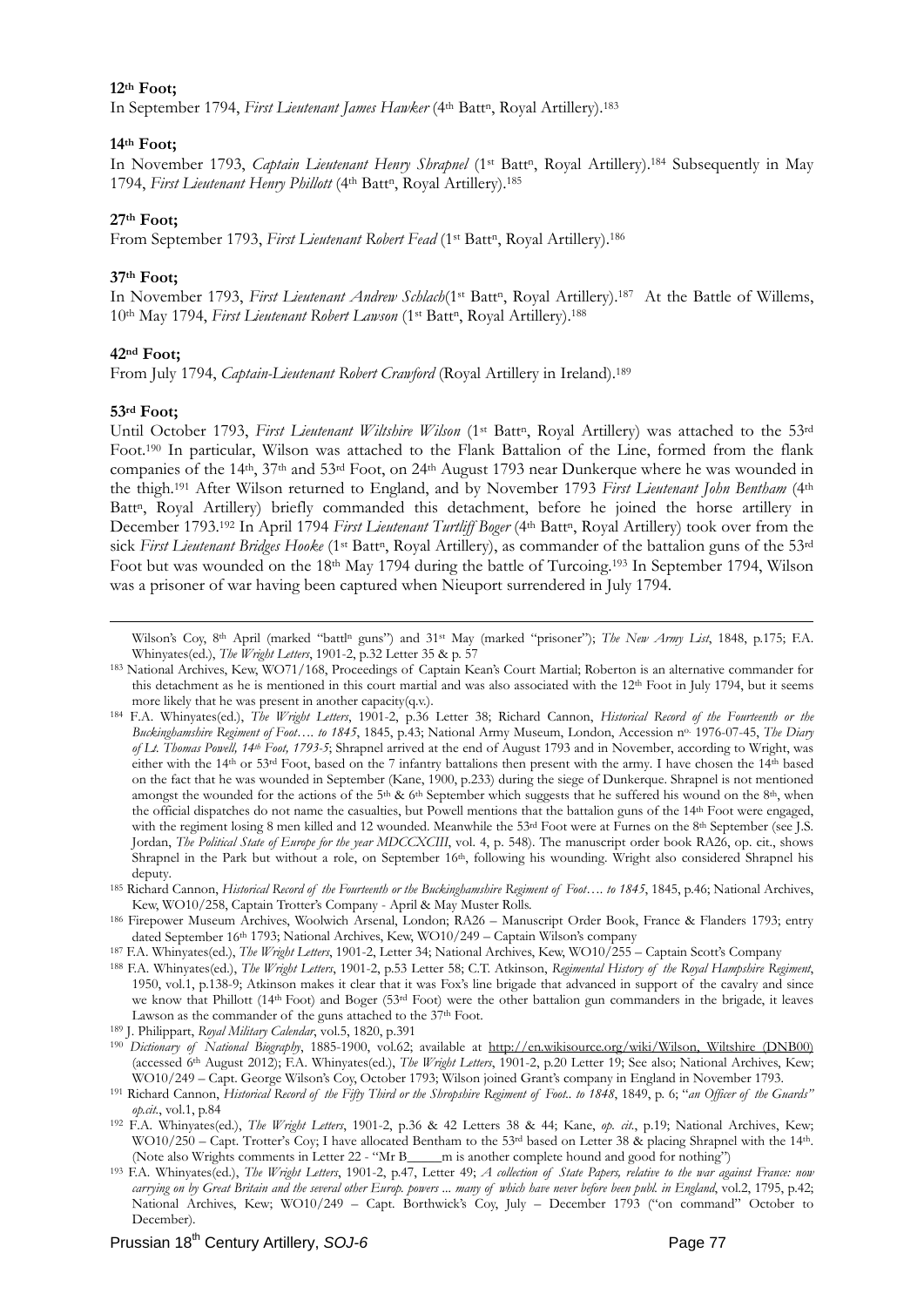#### **54th Foot;**

In 1794, *Lieutenant Robert Thornhill* (Royal Artillery in Ireland).194

#### **59th Foot;**

*First Lieutenant Richard Legge (Royal Artillery in Ireland, who commanded two light 6-pdrs<sup>195</sup>) was most* likely attached to the battalion guns of the 59<sup>th</sup> Foot, on 10<sup>th</sup> January 1795. At the same time, *First Lieutenant Frederick Walker* (4<sup>th</sup> Batt<sup>n</sup>, Royal Artillery) was probably attached to either the 79<sup>th</sup> or, more likely, the 40th Foot, assuming only 1 officer per detachment.196

#### **Unidentified Gun Detachments**

In May 1793, *Second Lieutenant Thomas J'Ans* (1st Batt<sup>n</sup>, Royal Artillery) was commander of the battalion gun detachment of either the 37th, 53rd or 14th Foot.197 J'Ans was replaced by *Second Lieutenant Charles*  Lefebure in July 1793.<sup>198</sup> *First Lieutenant Henry Phillott* (4<sup>th</sup> Batt<sup>n</sup>, Royal Artillery) was also serving with an unidentified battalion in September 1793.199 Also attached to the battalion guns of unidentified regiments, were the following members of the Royal Artillery in Ireland in the September 1794 Muster Rolls; *First Lieutenants Alexander Armstrong* & *Poole Westrope* and *Second Lieutenants Robert Francis* & *Peter Kettlewell*.

### **Ordnance of the Infantry Battalions**

The majority of the battalion guns used in this campaign were light 6-pdr cannon, the original 7 battalions despatched to the Austrian Netherlands in 1793 were so armed.200 There is however evidence of howitzers being used in this role also, as there were insufficient light 6-pdr cannon to equip all of the battalions, in the second half of 1794. In October 1794 there were only 40 light 6-pdrs for the 27 battalions then with the army.201 The cannon taken from the 37th Foot at Druten in October 1794 were said by the French to be 6-pdrs.202 However, Major General David Dundas reported that Arthur Wesley (later the Duke of Wellington) and the 33<sup>rd</sup> Regiment of Foot were supported by 2 howitzers at Geldermalsen on 4<sup>th</sup> January 1795, where some curricle (3 pdr) guns were also present, attached to the  $11<sup>th</sup>$  Light Dragoons of Laurie's 4th (or Light) Cavalry Brigade.203 Finally as mentioned above, "an officer of the guards" suggests that a twelve pounder cannon was, on one occasion, used in this role, although the weight of the cannon would seem to make this unlikely.204

<sup>&</sup>lt;u>.</u> 194 J. Philippart, *Royal Military Calendar*, vol.4, 1820, p.376

<sup>195</sup> J.Philippart, *Royal Military Calendar*, vol. 4, 1820, p.292<br><sup>196</sup> LT Jones, *An Historical Journal of the British Campaign- in the Year 1794, with the Retreat Through Holland- in the Year 1795, 1797,* p.167-9; J.A. Browne, *England's Artillerymen*, 1865, p.99; *Royal Military Calendar*, 1815, vol.3, p.354-5; J.W. Fortescue, *op. cit.*, vol.4, pt.1, p.319; L. Maclean, *Indomitable Colonel*, 1988, p.130; Anon, *A journal kept in the British Army, from the landing of the troops under the command of Earl Moira, at Ostend, in June 1794, to their return to England in the following year*, 1796, p.151-157; Both Legge and Walker arrived as part of Lord Moira's force in June 1794. Browne identifies Legge and Walker as wounded on 10th January 1795, when Fortescue identifies elements of Coates' Brigade, comprising the 40<sup>th</sup>, 50<sup>th</sup> and 79<sup>th</sup> Foot, as the only units "severely engaged". However, the 50<sup>th</sup> did not serve in Flanders & Jones identifies the third regiment as the 59<sup>th</sup> Foot, which was the one most heavily engaged. Of these regiments the 40<sup>th</sup> & 59<sup>th</sup> were originally part of Moira's force while the 79<sup>th</sup> arrived only in August 1794. Legge is most likely associated with the 59th as he is known to have served at Alost in July 1794, when the 59<sup>th</sup> Foot was the only regiment of the Coates' brigade (40<sup>th</sup>, 59<sup>th</sup> & 79<sup>th</sup> Foot) present that day. (This is based on an assumption of long term assignment of Legge to this detachment, as we have seen with other officers). Walker was wounded

three times (see *The New Army List*, 1848, p.175). 197 F.A. Whinyates(ed.), *The Wright Letters*, 1901-2, p.6 Letter 6; Kane, *op. cit.*, p.20 – he left the Duke of York's army in June and joined the Engineers in Oct. 1793.<br><sup>198</sup> F.A. Whinyates(ed.), *The Wright Letters*, 1901-2, p.17 Letter 16; Kane, *op. cit.*, p.21<br><sup>199</sup> Firepower Museum Archives, Woolwich Arsenal, London; RA26 – Manuscript Order Book, Fr

dated September 16th 1793; J.W. Fortescue, *British Campaigns in Flanders 1690-1794*, 1918, p.248, 257, 295; D. Stewart, *Sketches of the Character, Manners, and Present State of the Highlanders of Scotland: With Details of the Military Service of the Highland Regiments*, vol.1, 1822, p.407; The Wright letters suggest that the battalion concerned was one of those at Ostend - 19th, 28th, 42nd, 54th, 57th or 59th Foot. Of these, the most likely candidate is the 42<sup>nd</sup> Foot which went to Nieuport with the light companies of the 19th, 27th, 28th & 57th Foot.

<sup>19</sup>th, 27th, 28th & 57th Foot. 200 A. Aspinall (ed), *The Later Correspondence of George III*, vol.6, 1962, p.86-87 201 G.D. Wills, *Smooth Bore Ordnance Journal*, 4(16), p.75 & National Archives, Kew, WO1/170 p.869

<sup>202</sup> Victor-Donatien Musset-Pathay(ed), *Relations des principaux siéges faits ou soutenus en Europe par les armées françaises depuis 1792*, vol.

<sup>1, 1806,</sup> p.518 203 R.N.W. Thomas, in *The International History Review*, vol. 11, no.1 February 1989, p.21-22; History of the 78th Foot available at http://www.qohldrs.co.uk/html/seaforth\_highlanders\_full\_hist.htm (accessed 7th August 2012); National Archives, Kew, WO1/175 p.645 reproduced in G.D. Wills, *Smooth Bore Ordnance Journal*, 4(14), 2012, p.72-3; Richard Cannon, *Historical record of the Fifteenth, or the Kings Regiment of Light Dragoons*, 1759-1841, 1841, p.64; P. Groves, *History of the 42nd or Royal Highlanders, or "Black Watch",* 1893, p.10; Archibald Forbes, *The Black Watch*, 1896, p.135; Brown, *op. cit*., p.175; guns (presumably the same curricle guns) attached to the heavy cavalry in July 1794. Dundas may have been referring to additional Park or Reserve howitzers, but this seems unlikely given the forces involved, furthermore it is likely that Moira's force of 10 infantry battalions, which included the 33<sup>rd</sup> Foot, was accompanied by only 16 light six pounders, when it ar

<sup>&</sup>lt;sup>204</sup> "an Officer of the Guards" op. cit., vol. 1, p.113; the heavy or "Royal" 5<sup>1</sup>/2 inch howitzer was previously used in this role but this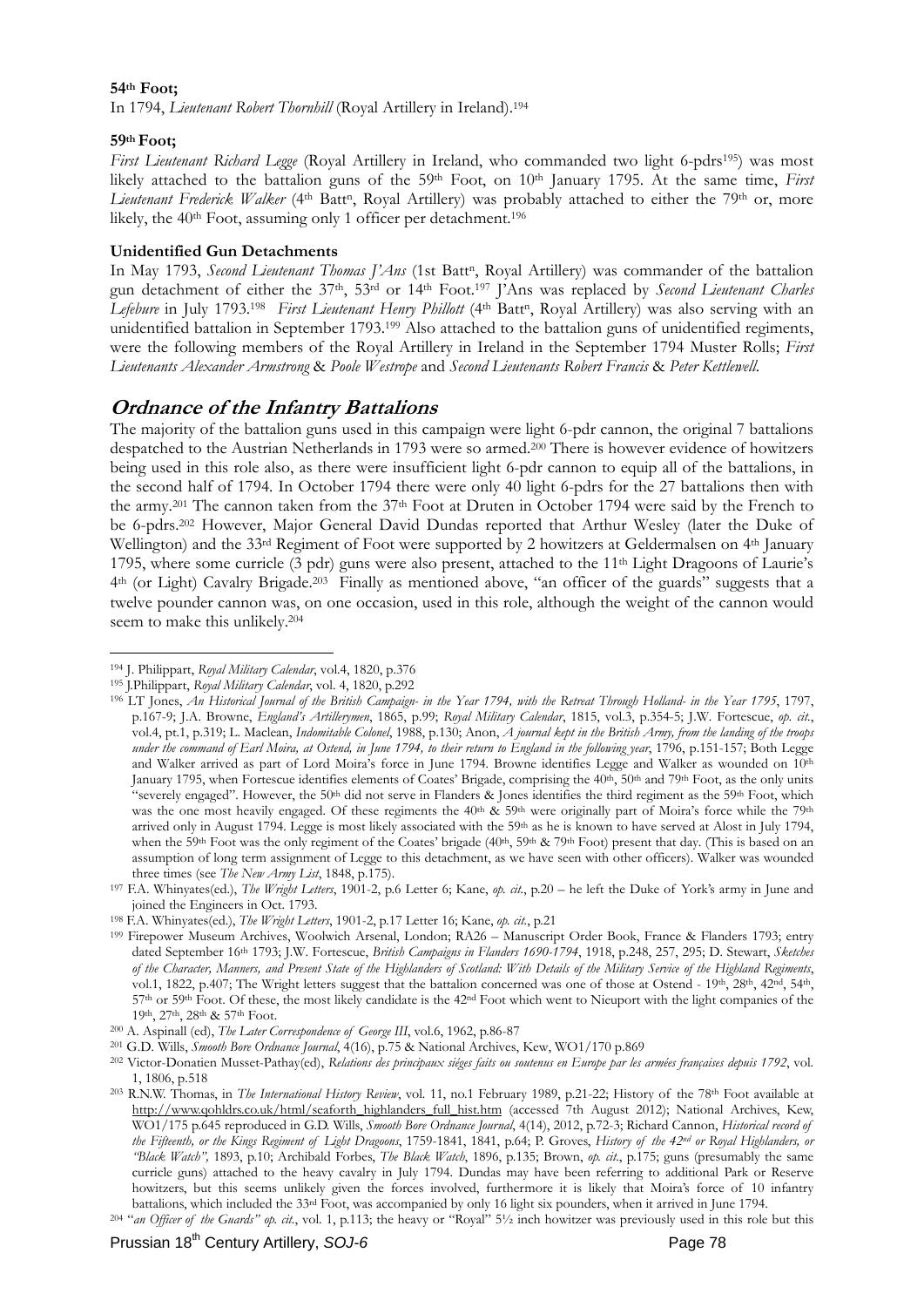

www.napoleon-series.org

## **SOJ-6(18)**

### **British Battalion Guns in Action with the Duke of York, 1793-1795**

by Garry David Wills (Caseshot Publishing)

In his history, Duncan included a discussion of the disadvantages of the battalion gun system based on Lieutenant-Colonel Hime's comments.205 Fortescue also remarks on the faulty organisation of the contemporary artillery.206 Essentially Duncan makes 5 key points;

- a) Weight of shot restricted by the need to avoid impeding the mobility of the infantry, to the point where the fire is "all but useless".
- b) Seriously encumbered the movement of the infantry, especially if no horses are provided, and sometimes the terrain enforced the abandonment of the guns.
- c) The movements of the infantry did not allow the artillery detachments sufficient time to position, load or lay their guns carefully.
- d) The infantry came to look upon the guns as essential to their own safety.
- e) Since the battalion guns were "practically useless", their employment represented a waste of the ordnance resources that could be better used retained in the artillery park.

Looking at Lt Colonel Hime's later writings it is seems that these points may be, with regard to the 1790's campaigns, overstating the case, as he is referring to battalion gun detachments without limbers and horses, and those armed with the lighter 3 pounder guns and even leather guns.<sup>207</sup> In his works, Hime quotes from the writings of the famous Royal Horse Artillery commanders, Sir Robert Gardiner and Sir Augustus Frazer. In particular, Gardiner comments scathingly on the difficulty of moving the guns with horses, but without limbers. As we have seen, unlike Gardiner, Frazer had experience of commanding a battalion gun detachment in 1794, and his comments, written in 1818, relate to the poor quality of the equipment, the use of infantry to help crew the guns and the lack of flexibility in deployment. In summary, Frazer describes the battalion guns as "frequently of great encumbrance and rarely of any  $_{11}$ se"<sup>208</sup>

In support of the "practically useless" point of view expressed by Frazer, Gardiner, Hime and Duncan, the numbers of British battalion guns captured by the French has been pointed to.209 A number of such losses can be identified during the campaign in the Austrian Netherlands and the United Provinces, e.g.

- a) The Foot Guards Flank battalion lost theirs on  $18<sup>th</sup>$  May 1794 at Turcoing, as described above.<sup>210</sup>
- b) General Fox's Brigade (the 14<sup>th</sup>, 37<sup>th</sup> and 53<sup>rd</sup> Regiments of Foot<sup>211</sup>) lost 5 of their 6 battalion guns, while struggling to escape from envelopment by the French, also at Turcoing on  $18<sup>th</sup>$  May 1794, First Lieutenant Henry Phillott saved the remaining gun, one of those attached to the 14<sup>th</sup> Regiment of Foot.<sup>212</sup>
- c) 12<sup>th</sup> Regiment of Foot lost one of their guns at St. Michaelsgestel,  $15<sup>th</sup>$  September 1794, when one of the limber horses was disabled by enemy fire.<sup>213</sup>
- d) The 37th Foot lost their battalion guns again, on 19th October 1794 at Druten, when they mistook the French 9th Hussars for their supporting Émigré unit, the Rohan Hussars.214

was significantly lighter than the medium 12-pdrs; see *The Parliamentary Register, op. cit*., p.217; A.L. Dawson, P.L. Dawson, S. Summerfield, Napoleonic Artillery, 2007, p.102<br><sup>205</sup> F. Duncan, *History of the Royal Regiment of Artillery*, 1879, vol.2, p.55-56<br><sup>206</sup> J.W. Fortescue, *History of the British Army*, 2004, vol.4, pt.1, p.93<br><sup>207</sup> H.W.L. H

*the incorporation of the artillery with the cavalry and infantry of the army..*, 1856, p.9; A. Frazer, *op. cit*., p.50-54; With regard to the use of infantry used to man the battalion guns, it is worth remarking that Frazer's battalion, the 3rd Foot Guards, allocated 25 men to this role but were one of only 11 of 27 battalions that did this in September 1794.<br><sup>209</sup> Proceedings of the Royal Artillery Institution, vol.8(1874), p.215<br><sup>210</sup> Robert Brown, An Impartial Journal of a Detachment from

<sup>1795, 2006,</sup> p.145<br><sup>211</sup> J.W. Fortescue, *History of the British Army*, 2004, vol.4, pt.1, p.296 (Order of Battle for July 1794)<br><sup>212</sup> J.W. Fortescue, *op. cit.*, vol. 4, pt. 1, p.265; Anon, *Historical Record of the Fourte* 1845, p.44-46 213 National Archives, Kew, WO71/168; Proceedings of Captain Kean's Court Martial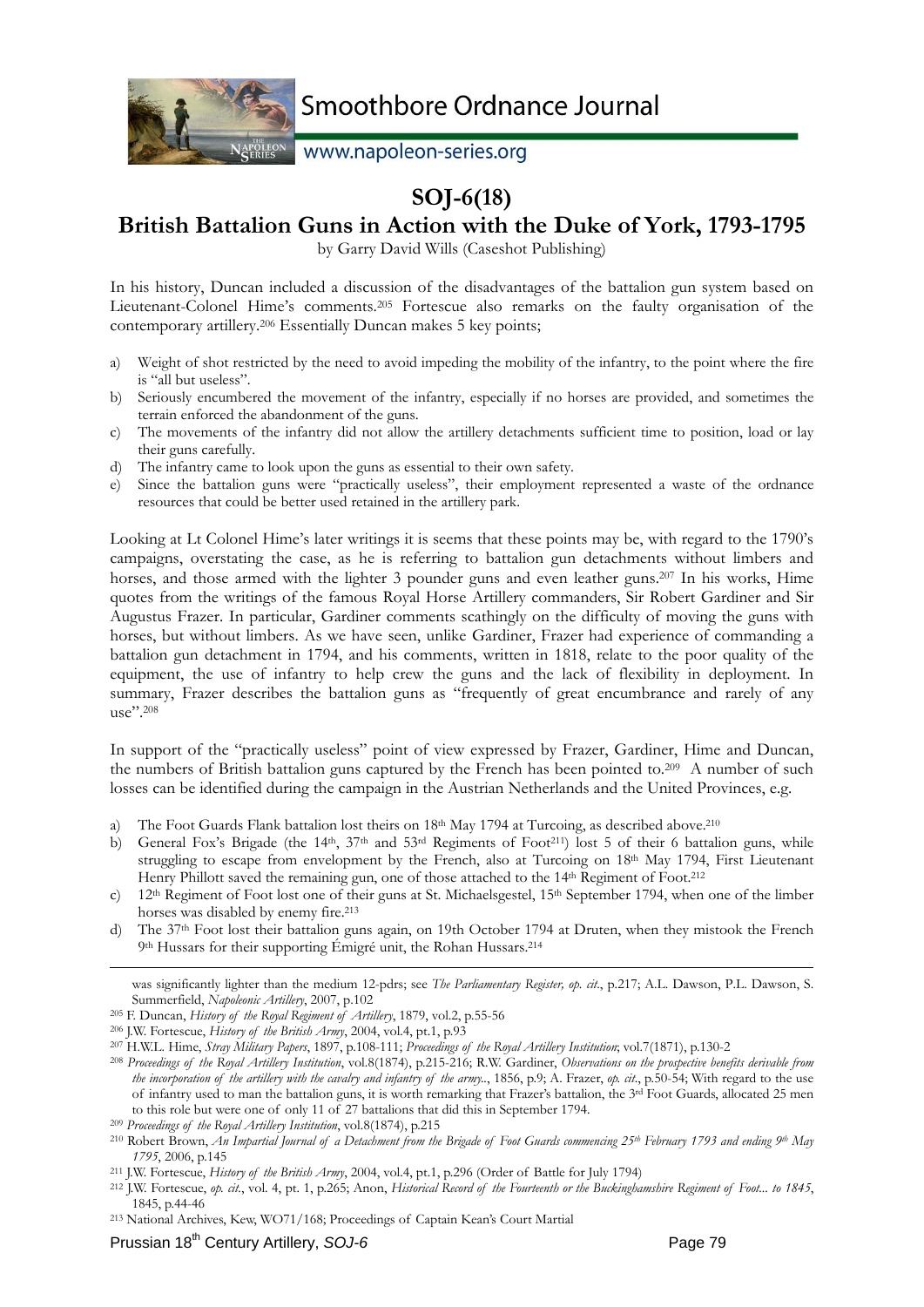Thus, approximately 20% of the battalion guns were lost in action during 1794, however 7 of the 10 losses occurred on the same day, when the Duke of York's column was overwhelmed and effectively surrounded. It is also worth noting that the column lost a total of 19 guns on this day, the majority of which were from the Park or reserve guns.<sup>215</sup> Furthermore at Druten, the 37<sup>th</sup> Foot was effectively destroyed by the French Hussars, with only 60 men surviving the attack.216 On the other hand, the accounts of the campaign contain several examples in which the battalion gun detachments are commended for their performance;

#### **St. Amand, 8th May 1793;**

*"I have the utmost satisfaction in informing your Grace that the zeal and ability of Major Wright and of Lieutenants Watson and Fenwick have done them the highest credit. The guns commanded by these officers were the only ones brought into action. I was myself a witness of the promptitude with which Mr. Watson's were served, and know that they had great effect."217*

#### **Linselles, 18th August 1793;**

*"His Royal Highness the Commander-in-Chief returns his warmest thanks ….. to Major Wright, and the artillery under his command, for the gallantry and intrepidity they so frequently showed in the attack of the French redoubts, etc, at the village of Lincelles, yesterday evening."218*

#### **Dunkerque, 24th August 1793;**

*"The two guns attached to the flank battalion did infinite execution among the French infantry as they retreated; having got command of a certain spot over which the enemy must pass, they cut them down by platoons at a time; but they suffered severely for their bravery; two pieces of cannon which the French had brought to bear upon them, played with unremitting activity, and before night there were but two artillerymen of both guns that were not either killed or wounded."219*

#### **Willems, 10th May 1794;**

<sup>"</sup>There were a few of our guns in the action of the 10<sup>th</sup> inst. One of the battalion guns with Lieutenant *Lawson fired with great effect at some squadrons of French cavalry, and made them retire; and at the same time saved our cavalry very much. They told me so today, and I hope this will be known, for Lawson charged*  with them and brought his guns up. If our horse artillery had been in this action, what credit they would have *got."220*

#### **Walheim Bridge, 16th July 1794;**

*"This day the French again made an attempt to pass the river Nethe, at the bridge of Walheim, but a British brigade stationed there, (the 12th, 38th and 44th regiments,) with six field pieces and some howitzers, very bravely and successfully opposed their passage. A very heavy cannonade, took place across the river, by which we lost some artillerymen, and made great havoc amongst the French, by the well directed fire that was kept on them from our field pieces."221*

 <sup>214</sup> Pierre David, *A History of the Campaigns of General Pichegru: containing the operations of the armies of the north, and of the Sambre and the Meuse, from March 1794 to March 1795*, 1796, p.125; R.W. Phipps, *The Armies of the First French Republic*, 1926(2011 rep.), vol.1, p.326; R.W. Gould, *Mercenaries of the Napoleonic Wars*, 1995, p.87; National Archives, Kew, WO1/170 p.869 reproduced in

G.D. Wills, *Smooth Bore Ordnance Journal*, 4(16), 2012, p.75 215 J.W. Fortescue, *History of the British Army*, 2004, vol.4, pt.1, p.289 & 299; National Archives, Kew, WO1/175 p.645; Fortescue mentions that the heavier guns were replaced by Moira, who in June brought 8x 24 pdrs, 4x medm 12-pdrs, 6x heavy 6-pdrs, 1x 8 inch howitzer, 16x light 6-pdrs, 6x 5½ inch howitzers, 2x curricle 3 pdrs, 3x 8 inch mortars, 6x 5½ inch mortars and 10x French 4 pdrs. However these were not strict replacements as they were already embarked at Portsmouth on 17th May 1794, the day before the losses occurred.<br><sup>216</sup> C.T. Atkinson, Regimental History of the Royal Hampshire Regiment, 1950, vol.1, p.144-145<br><sup>217</sup> F. Duncan, *History of the Royal Regiment of Artillery*; 1879, vol.2, p.59; James Mu

<sup>10</sup>th May 1793 218 F. Duncan, *History of the Royal Regiment of Artillery*; 1879, vol.2, p.60; F.W. Hamilton, *Origin & History of the Grenadier Guards*,

<sup>1874,</sup> vol.2, p.286 219 Brown, *op. cit.*, p.71-2; F.A. Whinyates(ed.), *The Wright Letters*, 1901-2, p.20, Letter 19; It is not clear whether Brown refers to

the Flank battalion of the Guards brigade or that of the line brigade, which were both engaged. On this day the Royal Artillery's casualties were 3 rank & file, killed and 1 lieutenant (Wiltshire Wilson, attached to Line Flank Battalion), 7 rank & file, wounded (London Gazette, 3rd Sept 1793). Wright commented "that both he (Thornton) and Lt. Wilson behaved very well".<br><sup>220</sup> F.A. Whinyates(ed.), *The Wright Letters*, 1901-2, p.53, Letter 58; see also J.W. Fortescu

pt.1, p.249-250 & C.T. Atkinson, *Regimental History of the Royal Hampshire Regiment*, 1950, vol.1, p.138-9; none of the sources

state how far Lawson took his guns away from the battalion he was supporting!<br><sup>221</sup> Anon, *A Journal kept in the British Army, from the landing of the troops under the command of Earl Moira, at Ostend, in June 1794, to the*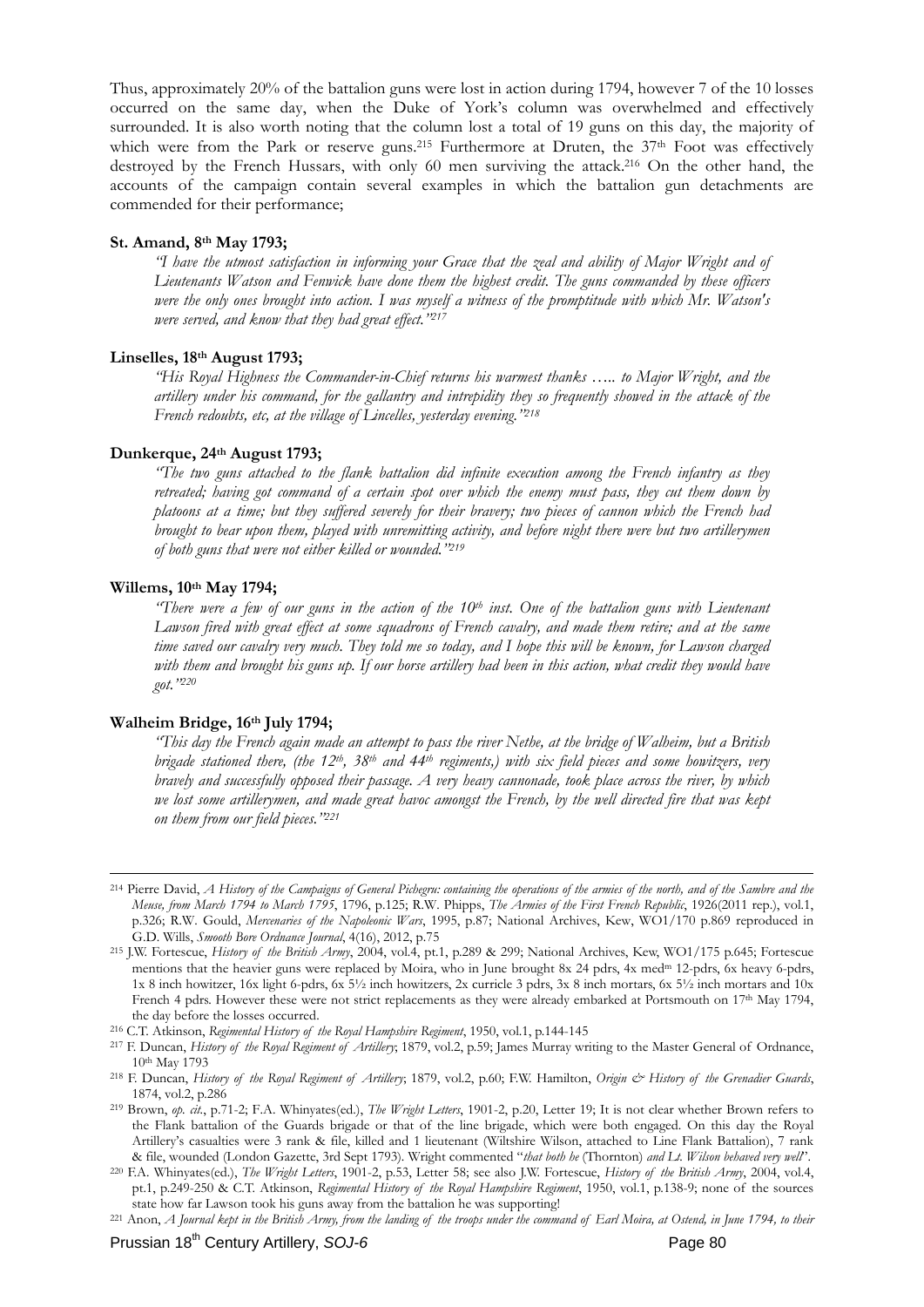#### **Boxtel, 15th September 1794;**

*"Sir Ralph Abercromby was pleased personally to thank Capt. C.* [Captain-Lieutenant Robert Crawford, Royal Artillery in Ireland] *for three times dispersing the enemy's hussars, and bringing up the rear of the reserve, by the rapid and well-directed fire of the guns under his command"* (i.e. the battalion guns of the 42nd Foot, the Black Watch).222

#### **Geldermalsen, 8th January 1795;**

Corporal James Field (William Wright's Company, Royal Artillery in Ireland) has left the following account of service with the battalion guns of the 28th Foot. On this day, Major General Lord Cathcart led the 14th, 27th and 28th Regiments of Foot, plus the Uhlans Britannique, in an attack on the French garrison of Geldermalsen, when "*the British and French ……. repulsed each other 4 times during the day*". The 14th Foot and 27<sup>th</sup> Foot had led the attack with the 28<sup>th</sup> Foot coming up in support later.<sup>223</sup> Unsurprisingly, therefore, Corporal Field's account is laced with a degree of hyperbole;

*"We dashed over, and took our station. The battle had been raging for hours some miles in front. The day was clear, without a cloud. We had not been long in line, before our regiment, the 28th, and a few others, were ordered out. When we came to Buren, Lord Cathcart met us, and cried out, "My brave boys advance quickly we have great need of you." We put our horses to the gallop for about two miles. When we came to the edge of the river, such a sight! – the English retreating, broken in mass, on the ice; the French pouring in their fire on them, and they falling in numbers. We unlimbered and loaded, but could not fire, nor could one fresh line form, till the broken line had passed. We then slapped at them, and fired several rounds from each gun, before the regiments could form or commence firing. This the enemy did not expect. They halted, and brought two guns to face ours; but they did not stand long. From the time we entered, the battle did not last an hour. The French gave way and fled out of the town. O! what a sight did the ice and field of battle present! Not a spot to step on without treading on the dead or dying."224*

Lord Cathcart's report makes no mention of any disorder amongst the British infantry but reports some 140 killed, wounded and missing. He did however commend the action of the battalion guns of the  $28<sup>th</sup>$ Foot;

*"The 28th could not be placed so as to cover this passage effectually, without being exposed to a heavy fire, which they returned in the most soldier like manner. Their fire, and that of their guns, again cleared the village*."225

In the light of Gardiner's comments regarding the movement of the battalion guns, this account clearly shows the battalion guns being moved into action using their limbers rather than by hand. Another example of a limber being used under fire is given in Captain Kean's court martial.<sup>226</sup>

#### **Lent, January 10th 1795;**

<u>.</u>

An officer serving in Coates' brigade has left us another stirring account of a battalion gun in action under heavy pressure from the Fench, at Lent near Nijmegan;

*"We lost a number of our brave men in this retreat, which was continued an hour before the piquet joined the brigade, it being formed on the road near the village of Elst, where about twelve o'clock the engagement became general. The heavy fire of grape shot which was kept up by our field pieces, made great havock amongst the enemy, who concealed themselves as much as possible in the woods and behind the dykes, from whence they kept up a very heavy and incessant fire, and as their numbers were everywhere increasing as ours diminished, they very resolutely determined to take our field pieces which so annoyed them, and accordingly advanced upon that which was the nearest them, with such spirit as to come within 30 yards of the gun, but a lucky discharge of grape, dropped upwards of 20 of them at that distance, and the gun was brought off, though two artillery officers (Lieuts. Walker and Legg,) with the Captain of Grenadiers (Vaughan) were wounded at the gun, together with many of the 59th Grenadier company who had charge of it." 227* 

*return to England the following year*, 1796, p.33; the howitzers are likely to have been from the Park or Reserve artillery, but based on other evidence are likely to have been only 2 or at most 4 in number.(q.v.)<br>
<sup>222</sup> J. Philippart, Royal Military Calendar, vol.5, 1820, p.391<br>
<sup>223</sup> W. Copeland Trimble, *The Historical Record of the 27<sup>th</sup> Inniskilling* 

or Buckinghamshire Regiment of Foot, 1845, p.51-2; R.W. Gould, *Mercenaries of the Napoleonic Wars*, 1995, p.27<br><sup>224</sup> R. Huston & J. Field, *The life of faith in the Son of God illustrated in the Memoirs of Mr. James Field* 

of limbering up, one of the horses received a wound in the thigh by a 12lb shot and was disabled"<br><sup>227</sup> Anon, *A journal kept in the British Army, from the landing of the troops under the command of Earl Moira, at Ostend, return to England in the following year*, 1796, p.154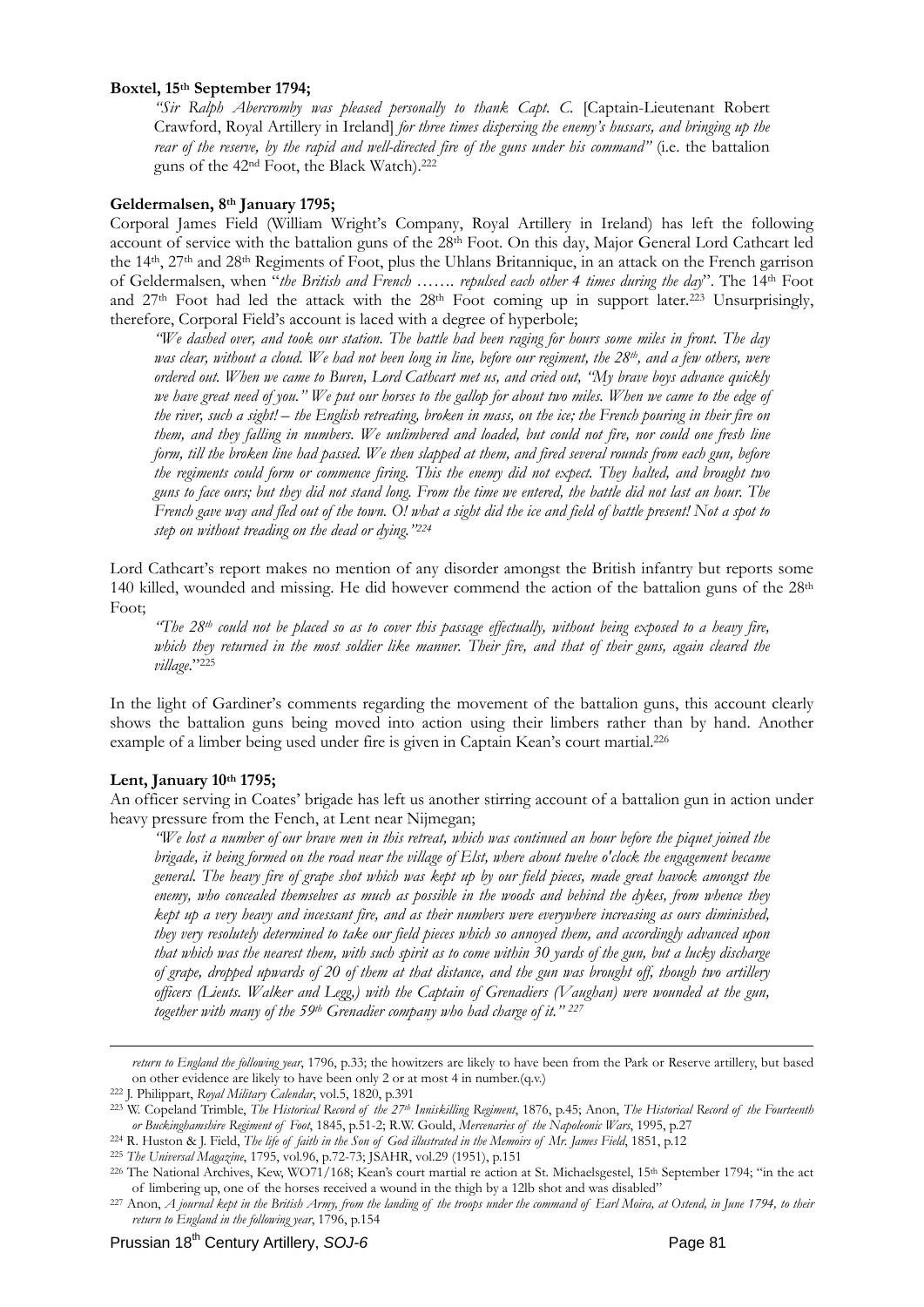

www.napoleon-series.org

## **SOJ-6(19) Major Jesse Wright and the Brigading of the Duke of York's Battalion Guns**

Garry David Wills (Caseshot Publishing)

The brigading of several battalion gun detachments is acknowledged as an established practise by Adye in 1802.228 The benefits of using guns in brigades rather than dispersed amongst the infantry battalions was discussed in Parliament in 1779, following experience gained in the American War of Independence. In particular it was asserted that;

*"The forming artillery into brigades, in preference to detaching two guns to each battalion, has been constantly practised in most services during last war, under the ablest men, and it is productive of many advantages, as the brigades, by that means, either singly or united, fall under the command of a proportionable number of officers. The service is carried on with greater regularity, and the effect of the fire becomes much more formidable than when scattered along the front of the line."229*

Despite this, in his "Remarks", Augustus Frazer states that that no brigading of the battalion guns was attempted during the 1793-5 campaigns nor before 1803.230

Major Jesse Wright (1<sup>st</sup> Batt<sup>n</sup>, Royal Artillery) features regularly in the accounts of the artillery in the 1793/4 campaigns. He was the original commander of the Duke of York's artillery before Congreve arrived.231 Major Wright's role throughout 1793 and until his death, on the 17th May 1794, was to command the battalion guns, initially of the Guards Brigade, the guns attached to which he regularly referred to as "his brigade", and subsequently of the army as a whole, thereby including those of the line regiments with the Duke of York, the 14th, 37th and 53rd Regiments of Foot.232 Wright's letters make it clear that he commanded the battalion gun detachments both on the battlefield and with respect to the personnel appointed to these detachments. However this organisational brigading does not necessarily mean that the guns of his brigade served together on the battlefield. Duncan gives an example of implied tactical battlefield co-ordination based largely on the presence of Major Wright with the battalion gun detachments. The example is at St. Amand in May 1793. In this case, Duncan suggests Major Wright commanded four guns of the Guards brigade as a single battery, used for counter-battery fire.233 Murray also states that Major Jesse Wright was in attendance with 4 of the 8 battalion guns of the Guards Brigade, but while he saw Watson in action, he implies that the other 2 guns were elsewhere.234 Wright's letters endorse this somewhat, suggesting that, in this example at least, the guns remained with their respective battalions, which were actually on different missions.235 Finally in this example, if brigading the guns tactically was the objective we might have expected that Wright would have also employed the guns of the 3rd Foot Guards, which were available.

<sup>&</sup>lt;u>.</u>

<sup>&</sup>lt;sup>228</sup> S. Ayde, *The Bombardier and Pocket Gunner*, 1802, p.24<br><sup>229</sup> J. Stockdale(ed), *The Parliamentary Register: or, History of the proceedings and ..., vol.12(1802), p.134; Part of General Burgoyne's* evidence following the defeat at Saratoga. He cites the artillery commander, Major General William Phillips, as the source of this recommendation. 230 *Proceedings of the Royal Artillery Institution*, vol.8(1874), p.215; A. Frazer, Remarks on the organisation of the Corps of Artillery in

the British Service, 1818, p.50-54<br>
231 A. Burne, *The Noble Duke of York*, 1949, p.47; Kane, *op. cit.*, p.6<br>
232 F.A. Whinyates(ed.), *The Wright Letters*, 1901-2, p.5, 11, 12, 25, 32, 36, 37, 45<br>
233 F. Duncan, *History* 

*by an Officer of the Guards ….& Poetical Sketches of the Campaigns of 1793 &.. 1794 & ..1795*, 1796, vol.1, p.29; Burne, *op. cit*., p.49 - talks of Wright leading 4 guns.<br><sup>234</sup> Anon, *The European Magazine*, 1793, vol.23, Jan. to June 1793, p.394-5; Francis Duncan, *op.cit.*, vol.2, p.59<br><sup>235</sup> F.A. Whinyates(ed.), *The Wright Letters*, 1901-2, p.7-8, Letter

parts of the same letter could be interpreted that the guns were together "we fired roundshot from these four guns for about 2 hours", but we know that the Guards Flank Battalion & the Coldstream Guards were on separate missions; Brown, *op. cit*., p.16; see also Fenwick's letters in J.H. Leslie, JSAHR, vol.8, no.31, p.25, 1929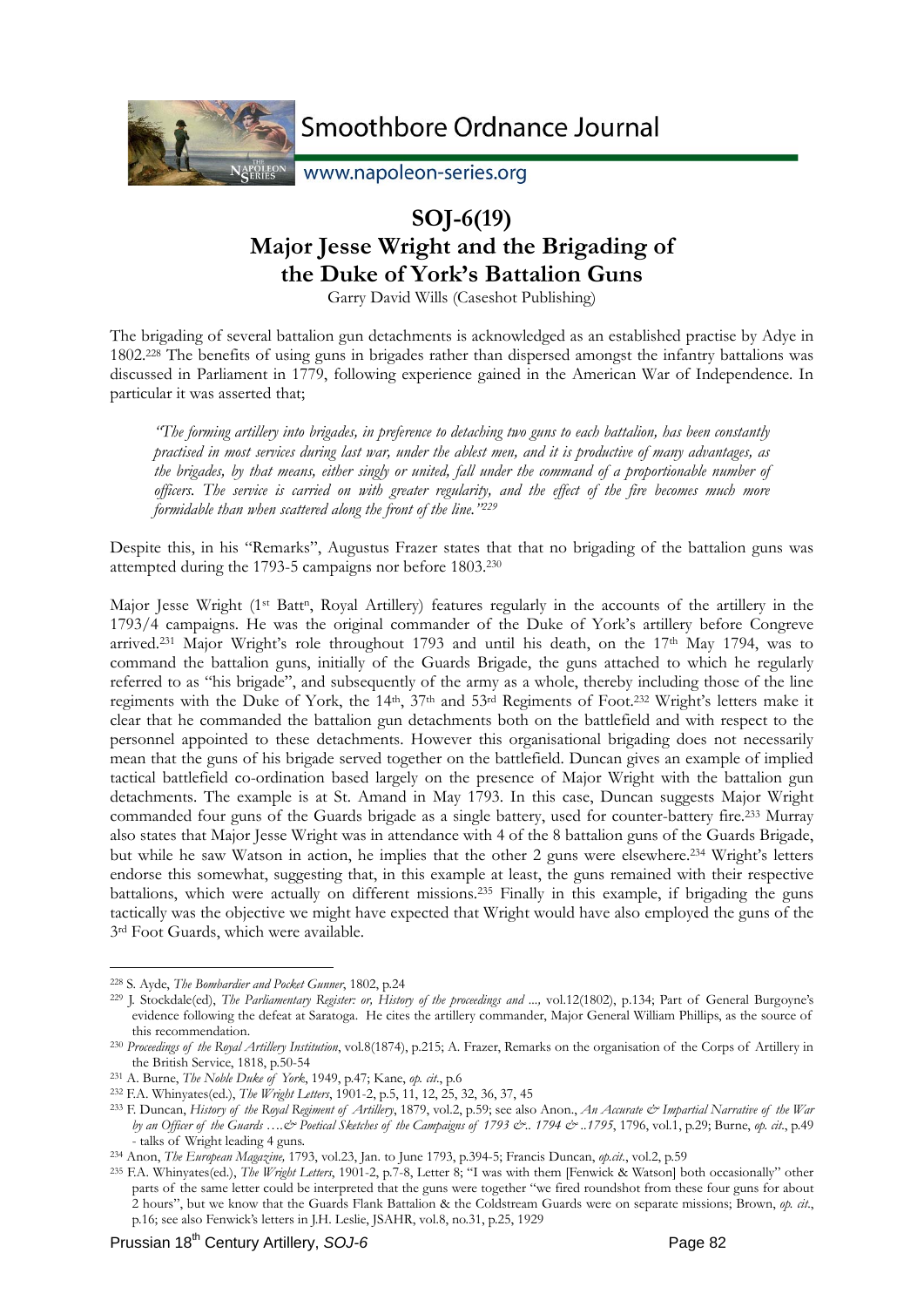A second potential example occurred before Valenciennes on the 25th June 1793, although Brown is rather vague in his reference to Wright commanding a "some new batteries".236

Wright's letters also give other examples of him supporting/overseeing the deployment of single detachments of battalion guns, for example with the 1st Foot Guards at Linselles and near Dunkerque in August 1793.237 Linselles is a particularly good example as the three Foot Guards battalions attacked two redoubts in a single line with the 1st Foot Guards on the right, the 3rd Foot Guards in the centre and the Coldstream Guards on the left, across a frontage of approximately 900 yards. Wright's letters make it clear that he stationed himself with De Ginkle and the guns supporting the First Guards on the right.238

Wright was mortally wounded, losing his leg, on the  $17<sup>th</sup>$  May 1794, at Turcoing.<sup>239</sup> Wright's death begs the question of what became of his role as Brigade commander of the Guards Brigade battalion guns and those of the army. A surviving manuscript order book shows that the battalion guns were organisationally grouped under supervising captains and that there was more than one captain in this role.240 The sources contain tantalising glimpses of the possible identities of these battalion gun brigade commanders as the army expanded to ultimately seven brigades of infantry, for example;

- a) *Captain-Lieutenant William Borthwick* was associated with the 27<sup>th</sup> Foot<sup>241</sup> in September 1793 and with the 53rd Foot of Stewart's Brigade in October 1793 at Nieuport.242
- b) *Captain Thomas Trotter* was associated with the 53rd Foot of Fox's Brigade of the Line in May 1794.243
- c) *Captain-Lieutenant Archibald Roberton* (4<sup>th</sup> Batt<sup>n</sup>, Royal Artillery) was named as commander of the guns of Stewart's Brigade (12th, 38th & 55th Foot) at Walheim Bridge, in July 1794.244 He was later associated with the 12<sup>th</sup> Foot of Balfour's 3<sup>rd</sup> Brigade in September 1794.<sup>245</sup>
- d) *Captain George Wilson* was associated with the battalion guns of the 3rd Foot of Stewart's 1st Brigade, at Druten, October 1794.246

By October 1794, based on Wright's letters we would expect six brigade captains for the battalions guns of the army, one per infantry brigade (1 guard and 5 line).247 Thus, although Frazer appears to assert the contrary, it is clear that the battalion guns of the Duke of York's army were brigaded at least from an organisational point of view. This suggests that Frazer's remarks apply strictly to the tactical use of the guns. While Wright's letters and these sources demonstrate that the battalion gun brigade captains were tactically active, at least in these instances, there are no convincing recorded instances of the battalion guns being brigaded tactically (i.e. fighting in a groups of 4-6 guns) in this campaign.

<sup>&</sup>lt;u>.</u> 236 Robert Brown, *op. cit*., p.40; Army Lists 1794 and 1795; this probably refers to the allocation of battalion guns to the redoubts, which formed part of the siege works - an example of an order to this effect during the subsequent siege of Dunkerque can be found in Firepower Museum Archives, Woolwich Arsenal, London; RA26 – Manuscript Order Book, France & Flanders 1793; entry dated 27<sup>th</sup> August 1793.<br><sup>237</sup> F.A. Whinyates(ed.), *The Wright Letters*, 1901-2, p.19, Letters 18 & 19<br><sup>238</sup> F. Maurice, *The History of the Scots Guards from the creation of the regiment to the eve of the gr* 

*Atherley, Coldstream Guards, Flanders, Apr to Dec 1794,*

<sup>240</sup> Firepower Museum Archives, Woolwich Arsenal, London; RA26 – Manuscript Order Book, France & Flanders 1793; entry dated 5<sup>th</sup> August 1793; "Captains commanding brigades of battalion guns will give the necessary orders for them to join their respective regiments" – at this time there were 6 British infantry battalions in two brigades, so presumably there were two captains commanding brigades of battalion guns – Wright and probably Capt. Lt. William Borthwick –see entry dated 16th

September 1793 241 Firepower Museum Archives, Woolwich Arsenal, London; RA26 – Manuscript Order Book, France & Flanders 1793; entry dated 16<sup>th</sup> September 1793 - "Lt. Fead with 2 non-commissioned officers and 14 men to join the 27<sup>th</sup> Regiment with two light 6-pdrs and will march tomorrow morning at nine o'clock from the Park. Lt. Fead's guns to be under the command of Captain Borthwick."<br><sup>242</sup> Richard Cannon, *Historical Record of the 53<sup>rd</sup> or the Shropshire Regiment of Foot*, 1849, p.6<br><sup>243</sup> Robert Brown, *op.cit.*, p.156; Captain Trotter was most senior RA officer present after Congreve, Ste

was a Major in the Army from 1/3/74 and was also Brigade Major of the artillery in Duke of York's army; see *Proceedings of* 

<sup>&</sup>lt;sup>244</sup> John Adams, *A view of universal history, from the creation to the present time* ..., vol.3, p.362; Roberton was Capt-Lt in July 1794.<br><sup>245</sup> National Archives, Kew, WO71/168; Proceedings of Captain Kean's Court Marti understandably named "Robertson" in this document. Lt. Hawker seems to have been the detachment commander. On 15th

September 1794, Hawker and Roberton were each responsible for a single gun supporting the 12<sup>th</sup> Foot.<br><sup>246</sup> Richard Cannon, *Historical record of the Third Regiment of Foot or the Buffs*, 1837, p.207; George Wilson was th Royal Artillery captains serving with the Duke of York. In Apr 1794 George was part of the Park, commanding a Brigade of 4 12-pdrs – see proceedings of his court martial (National Archives, Kew, WO71/167) 247 J.W. Fortescue, *History of the British Army*, 2004, vol.4, pt.1, p.304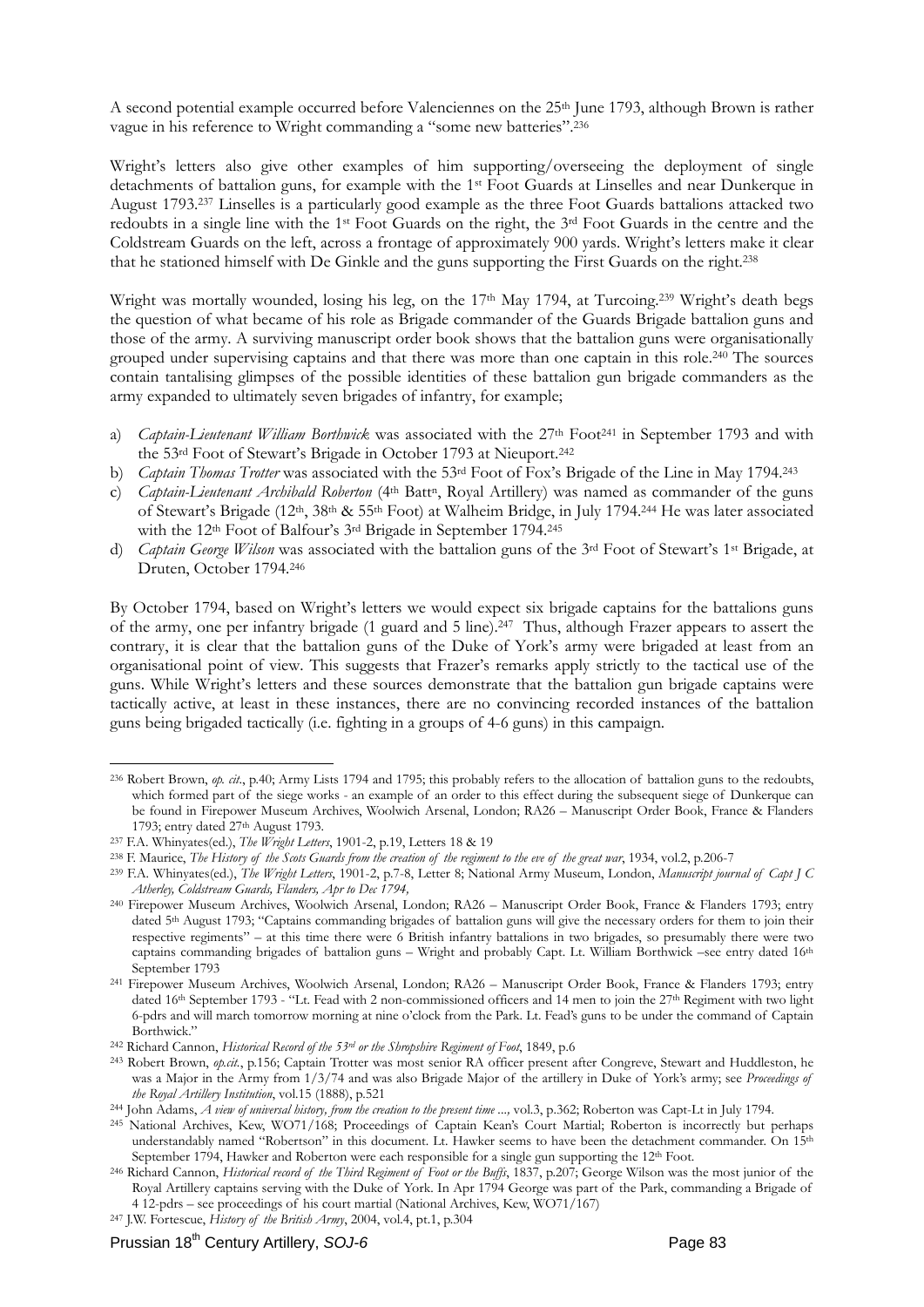

www.napoleon-series.org

# **SOJ-6(20)**

# **British Battalion Guns in the Netherlands in 1793-5; Concluding Remarks, Appendices and Bibliography.**

Garry David Wills (Caseshot Publishing)

The study of the muster rolls & returns has proved useful in elucidating the role of the Royal Artillery in supporting the infantry battalions and has helped to highlight some detail regarding the operation of the system of battalion guns.

Duncan's dismissal of the usefulness of the battalion guns, while directionally correct in the overall history of the Royal Artillery, overstates the case with respect to the Duke of York's campaigns in 1793 and 1794. In this campaign, the battalion guns were heavier than had been the case earlier in the century and were supplied with horses, limbers and sometimes even drivers, rather than relying on the infantry and gunners to move them by hand. While Frazer's opinions cannot be ignored, he was writing from the perspective of twenty years experience in the elite Royal Horse Artillery, the prime beneficiaries of the extensive experimentation throughout the second half of the 18<sup>th</sup> Century.

During this campaign the shortage of drivers demonstrated by the muster rolls, will have had the effect of the role being fulfilled, in perhaps a majority of cases, by the infantry and artillerymen attached to the guns. This presumably meant that the limbers were more likely to be kept close to the guns, as in the examples mentioned above.

Compared to the later Napoleonic period, cannon were relatively numerous in the Duke of York's British contingent of the Combined Army in 1793-1795, amounting to approximately 2-3 guns per thousand troops throughout 1794. In April 1794, the battalion guns amounted to only half of the available guns.248 In October 1794, when the army was much larger, the proportion of guns attached to the infantry battalions rose to 70% of the total guns available.249 Consequently, the reserve or position artillery, i.e those field guns excluding those attached to the infantry battalions, was relatively small, (12 guns & 4 howitzers in September 1793250; 12 guns & 2 howitzers in April 1794; 20 guns & 4 howitzers in October 1794) and was often itself only deployed in small groups of 2 or 4 guns.251 By comparison, throughout the Peninsular War Wellington had an average of just over one gun per thousand troops, half the level he enjoyed at Waterloo. Thus in the Peninsular, Wellington fought his battles with a total artillery that was only 15-20% greater than the Duke of York's reserve or position artillery, on a like for like basis, and all of Wellington's guns were used in direct support of the infantry and cavalry.252

To understand why battalion guns were used in the campaigns of the 1790's (and given a post of honour), it is perhaps worth noting that at least one contemporary commentator viewed them as an "admirable improvement" on the artillery of the beginning of the 18th Century.253 Even Frazer acknowledges that the period of 1790's, was a period of experimentation with improvements in the system, citing specifically the

<sup>&</sup>lt;u>.</u> <sup>248</sup> *The British Military Library or Journal*, vol.1, 1799, p.301**;** 

<sup>249</sup> National Archives, Kew, WO1/170 p.869 reproduced in G.D. Wills, *Smooth Bore Ordnance Journal*, 4(16), 2012, p.75; At this time

there were 26 British battalions with the army.<br><sup>250</sup> Firepower Museum Archives, Woolwich Arsenal, London; RA26 – Manuscript Order Book, France & Flanders 1793; entry<br>dated September 16<sup>th</sup> 1793

<sup>&</sup>lt;sup>251</sup> F.A. Whinyates(ed.), *The Wright Letters*, 1901-2, p.49, Letter 51; Brown, op. cit., p.175 & 186; Firepower Museum Archives, Woolwich Arsenal, London; RA26 – Manuscript Order Book, France & Flanders 1793; entries dated 5<sup>th</sup>, 9th & 17th August 1793 252 *British Military Library*, vol.1, 1799, p.301; National Archives, Kew, WO1/170 p.869; National Archives, Kew, WO1/170 p.555;

L. von Sichart et al, Geschichte der königlich-hannoverschen Armee, 1871, vol.4, p.349; Digby Smith, *Napoleonic Wars Databook*, 1998, p.267,327,346,358,362,380,426,500,518,540; M. Calvert & P. Young, *Dictionary of Battles 1715-1815*, 1979,

p.288; B.P. Hughes, Firepower, 1974, p.103; H.W.L. Hime, in Proceedings of the Royal Artillery Institution; vol.5(1867), p.272<br><sup>253</sup> British Military Library or Journal, vol.1, 1799, p.194; George Hewett, Instructions rela 1797, p.19 - "The battalion guns will always march at the head of the regiment"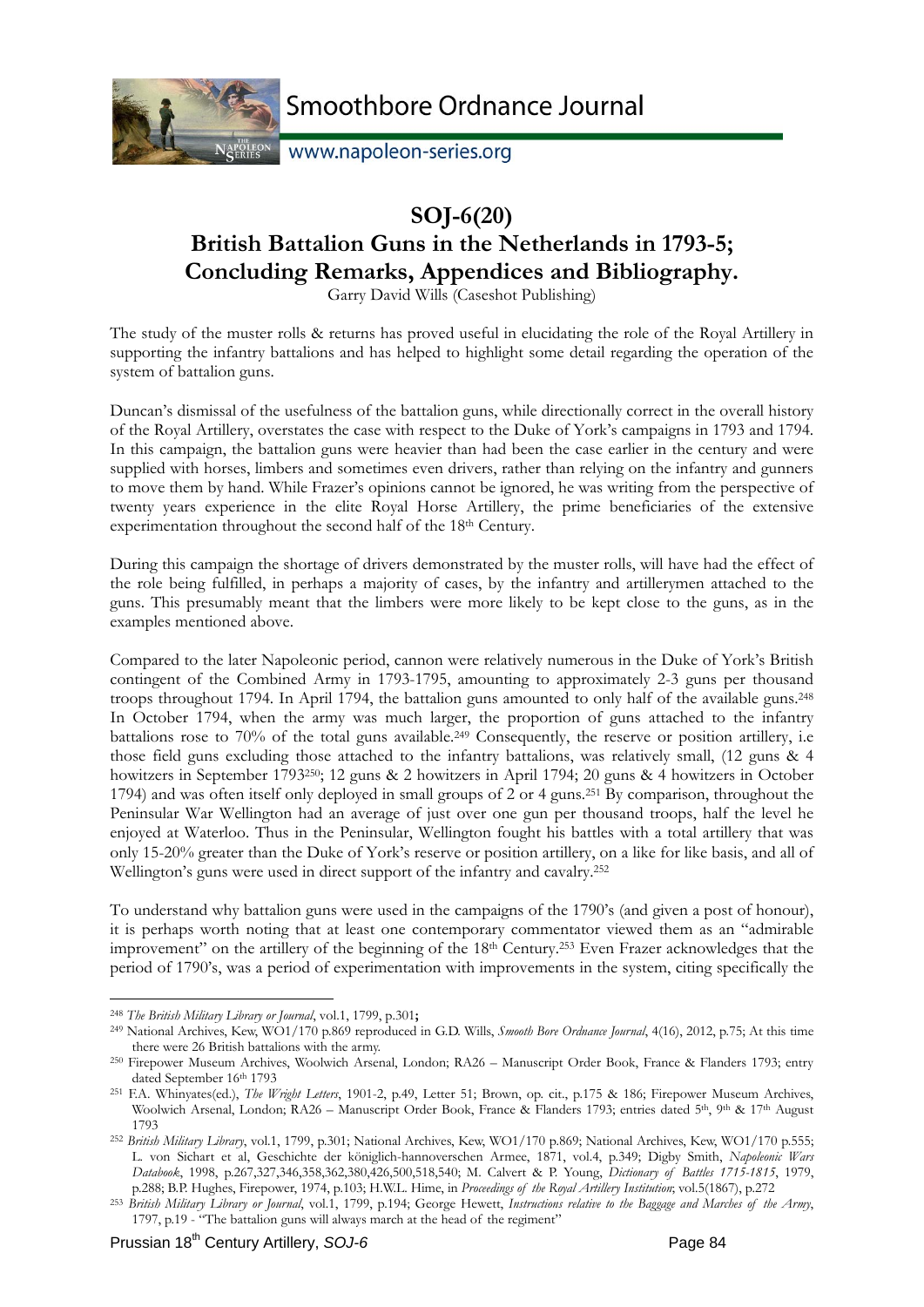militarization of the drivers, the use of limbers to carry the gunners, improved gun carriages, double rather than single draft and the new ammunition "cars".254

Given the pre-existing evidence of the benefits of brigading battalion guns tactically, and the existence of such brigades organisationally with named brigade captains, the lack of evidence for the tactical deployment of the battalion guns by brigade, suggests that the Duke of York's artillery commanders still believed that "the artillery was of much more use in close support at short range than as artillery of position".255 Alternatively the more senior infantry battalion commanders may have refused to allow the battalion gun brigade captains to concentrate their guns, but we currently have no direct evidence in support of this option.

While the French equipped their new demi-brigades with battalion guns as they were formed in 1793- 1795, the road to the nineteenth century had been demonstrated by the extensive use of the French horse artillery, or artillery légère, in close support of their numerous tirailleurs and battalion columns, albeit often in sections of 3 or 4 guns, during the conquest of the Austrian Netherlands and the United Provinces in 1793-1795.<sup>256</sup> Consequently, the opportunity missed by the British horse artillery in Flanders was commented on by officers with the Duke of York, who could also observe the horse artillery of their allies, the Hanoverians.257

Discussion of the use of artillery can be divided between the alternatives of providing close support to the infantry and cavalry and of massing at the point of decision.258 The ability of battalion guns to provide close support to the infantry may have been improved but this did not address the key issue of the loss of guns from the reserve artillery, thus precluding the massing of guns at the point of decision.

Ultimately, Hime's thesis that the increasing mobility of the guns rather than increasing firepower was the key to the development of the effectiveness of the Royal Artillery259, set up a dynamic between the two models of offering close support to the infantry, in which the battalion guns could not compete with the Royal Horse Artillery. However, while acknowledging the obvious advantages of the latter, the discussion in the latter half of the 19<sup>th</sup> Century and thereafter has done a considerable disservice to the men who led and manned the battalion guns of the Duke of York's army.

In summary, whatever the short comings of the battalion gun system, the evidence tends to suggest that the system was under continual development throughout the 1790's and that it was not as "practically useless" as later commentators asserted. The system certainly should not, in itself, be considered a significant cause of the failure of the Allied armies to defeat Republican France in 1793-5.

In closing I would like to acknowledge the help provided by Paul Evans and the Staff of the Archives at the Firepower Museum in Woolwich Arsenal, the Staffs of the Templar Study Centre, National Army Museum in Chelsea, the British Library in London, Grantham Library and the National Archives in Kew. I would also like to acknowledge the help of Paul Demet who has reviewed the final draft and provided the reference for Thomas Fenwick's letters.

limber boxes and 3 upon the gun carriage of each piece" relative to the Hanoverian "flying artillery" near Orchies. 258 J.B.A. Bailey, *Field Artillery and Firepower*, 2004, p.178

<sup>&</sup>lt;sup>254</sup> A. Frazer, Remarks on the organisation of the Corps of Artillery in the British Service, 1818, p.52-57<br><sup>255</sup> B.P. Hughes, Firepower, 1974, p.85; Hughes uses these words to summarise the attitudes at the time of Detti RA 20/217; Letter from Col. St. Leger to Congreve dated 10<sup>th</sup> December 1793, regarding the success of the deployment of "two long 6-pdrs drawn by 6 horses carrying 52 rounds of ammunition in their limber box and six men riding 3 upon the

<sup>259</sup> H.W.L. Hime, in *Proceedings of the Royal Artillery Institution*; vol.8(1871), p.358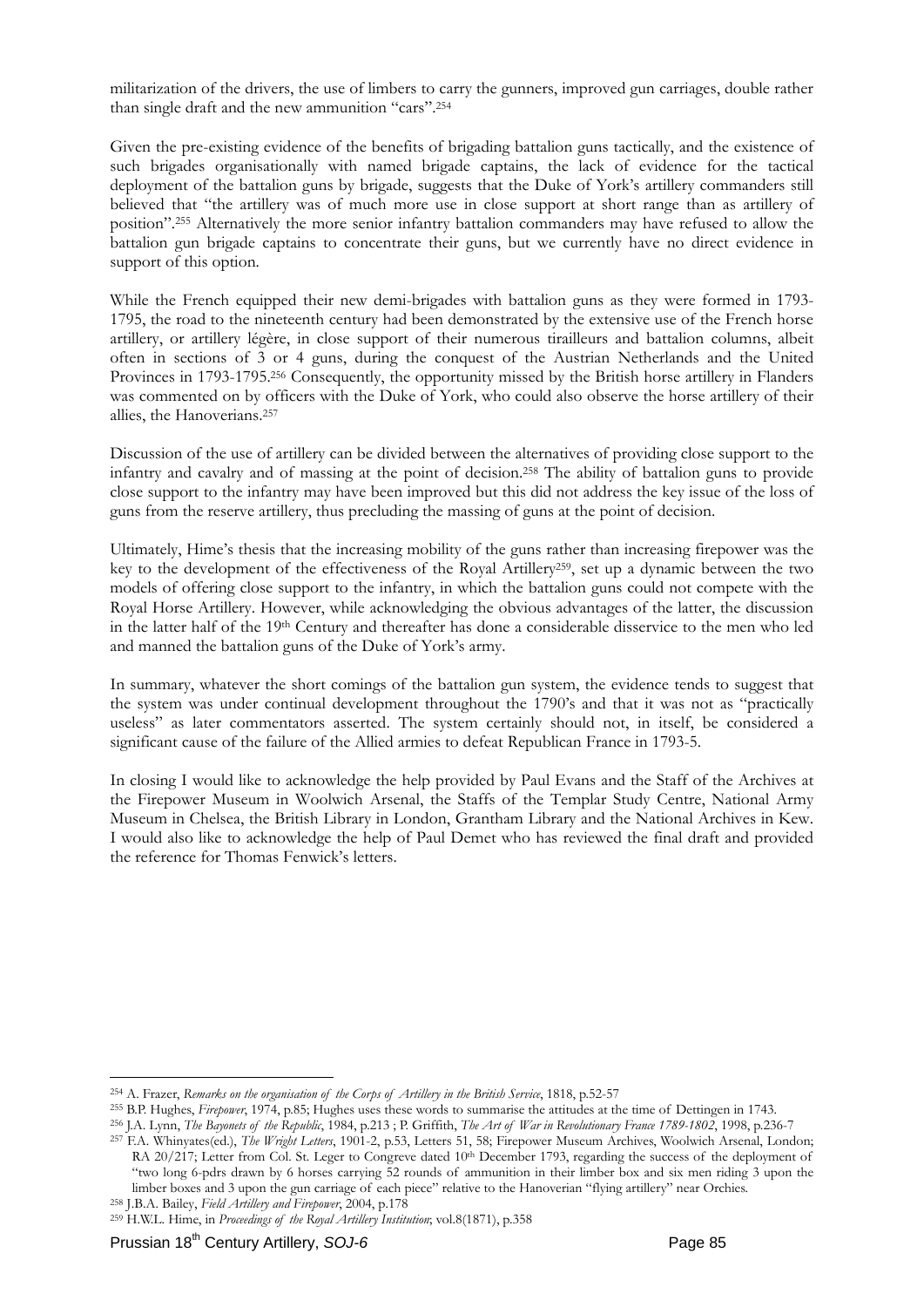

Nergitron www.napoleon-series.org

## **SOJ6(21)**

# **Appendices; British Artillery in the Austrian Netherlands and the United Provinces, 1794; Returns and Muster Rolls.**

Garry David Wills (Caseshot Publishing)

### **Appendix A; Returns**

| 1 able 12: Duke of York's Monthly Return 5th August 1/94200 |          |           |          |              |                                 |                      |  |
|-------------------------------------------------------------|----------|-----------|----------|--------------|---------------------------------|----------------------|--|
|                                                             | Officers | Sergeants | Drummers | Fit for Duty | Rank & File Rank & File<br>Sick | Total Rank<br>& File |  |
| Artillery                                                   | 34       | 1 O       |          | 711          | 51                              | 762                  |  |

**Table 12: Duke of York's Monthly Return 5th August 1794260**

### **Table 13: Duke of York's Monthly Return for the Artillery on 1st September 1794.261**

|                    |                                                     | Total                |
|--------------------|-----------------------------------------------------|----------------------|
| Present;           |                                                     |                      |
| Officers           | 3 Lt-Col, 10 Capt, 23 Lts, 9 Staff                  | 45                   |
| Sergeants          | 21                                                  | 21                   |
| Drummers           | 12                                                  | 12                   |
| Rank & File        | 398 present for duty, 50 sick, 45 prisoners of war, |                      |
|                    | 322 on command, 30 batmen                           | 845                  |
| Since last return  | 85 joined and 2 dead.                               |                      |
| <b>GRAND TOTAL</b> |                                                     | 923 men of all ranks |

Of the 27 infantry battalions listed in this same return, 11 recorded their own men as "with artillery", either manning the battalion guns or acting as drivers in the artillery park262; they were;

| 1 <sup>st</sup> Foot Guards-33, | Coldstream Guards-28, | 3 <sup>rd</sup> Foot Guards- 25, |
|---------------------------------|-----------------------|----------------------------------|
| 8 <sup>th</sup> Foot- 23,       | $12th$ Foot $-19$ ,   | $14th$ Foot- 32,                 |
| 37 <sup>th</sup> Foot- 17.      | $38th$ Foot- 20,      | $44th$ Foot- 5,                  |
| 53 <sup>rd</sup> Foot-32,       | $55th$ Foot- 20.      |                                  |

This is a total of 254 men "with artillery."263

One feature of the September return is that the artillery has, proportionately, twice as many men absent as "prisoners of war" as the infantry battalions. The artillery accounted for 45 of the total of 470 prisoners of war, with the infantry averaging 16 prisoners for each of the 26 battalions for which data is provided. However, this result is within the natural variation of the data, as the infantry battalions vary from 0 (15 battalions) to 191 (53rd Foot).264

<sup>&</sup>lt;u>.</u>

<sup>&</sup>lt;sup>260</sup> National Archives, Kew, WO1/170 p.137<br><sup>261</sup> National Archives, Kew, WO1/170 p.555<br><sup>262</sup> J. Gurwood, *The Despatches of the Duke of Wellington during his Various Campaigns*, 1844, vol.1, p.21; "To the Adj. Gen. Camp, *Sept. 1794. Ten men went this morning from the 33rd regt. to the artillery park to act as drivers. I shall be very much obliged to you if you will* 

inform H.R.H. the Commander in Chief that, until that time, I could not find 10 proper men who would consent to quit their regiment."<br><sup>263</sup> A. Frazer, Remarks on the organisation of the Corps of Artillery in the British Se manning the battalion guns were infantrymen. These men were referred to as "additional gunners" by both Wright and Fenwick - see J.H. Leslie, JSAHR, vol.8, no.31, p.16, 1929

<sup>&</sup>lt;sup>264</sup> 45 is the figure in the return for "other ranks", the September muster rolls increase this number to 52 for all ranks.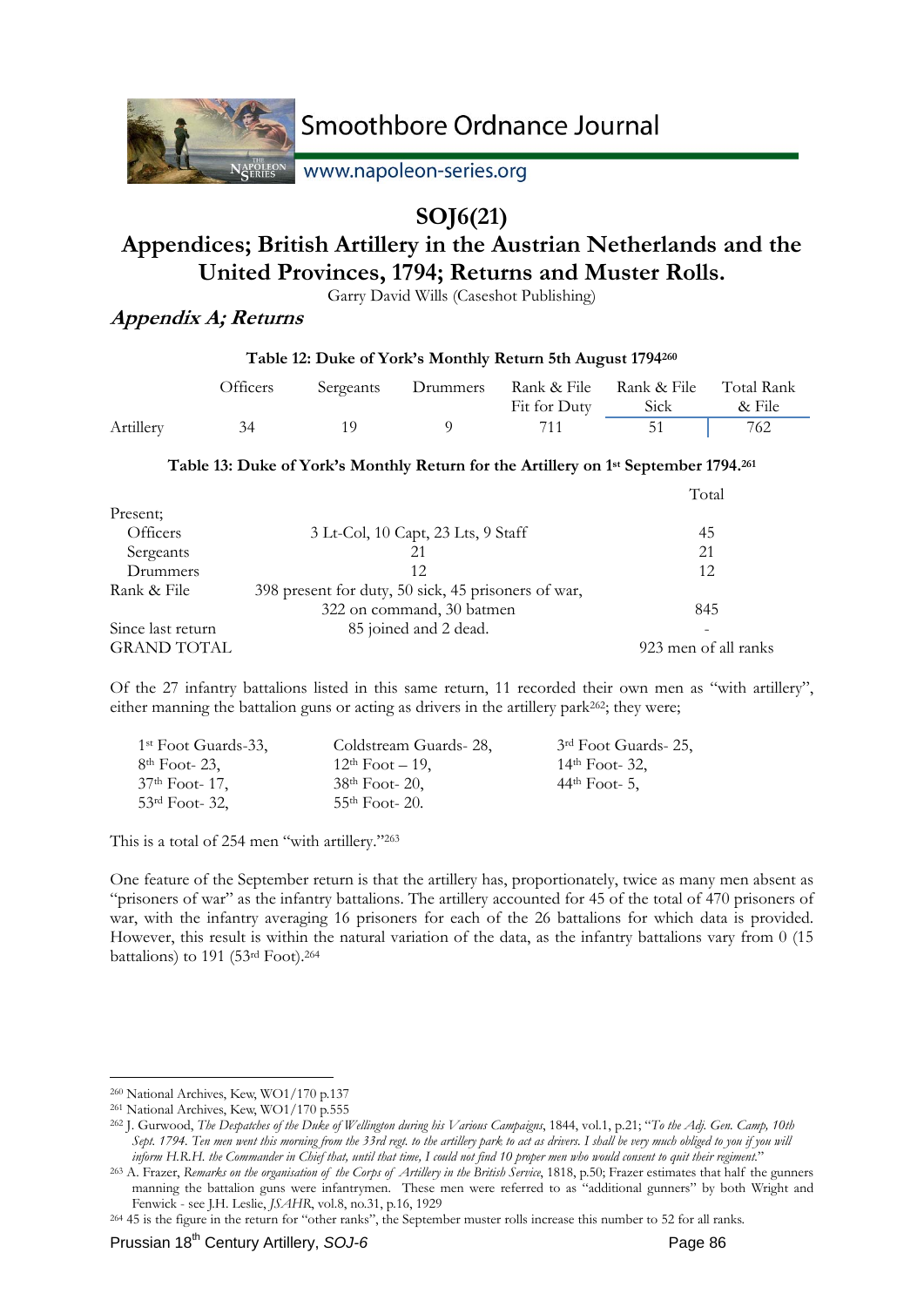### **Appendix B: Muster Rolls of the Royal Regiment of Artillery**

The musters were held on the 8<sup>th</sup> or 9<sup>th</sup> September 1794 at "the camp" or "the camp near Berlicom" or "Berlikom". Berlicom was the main Headquarters for the Duke of York at this time and is near the fortress city of Bois-le-Duc or s'Hertogenbosch. Where the names of the officers are not given in full in the muster rolls, I have added them, in parenthesis, using the 1794 & 1795 Army Lists.

#### **1st Battalion265**

#### **Captain-Lieutenant John Bradbridge's Company**

Captain George Glasgow (in England), Captain-Lieutenant John Bradbridge, First Lieutenants Alexander Watson & Nathaniel Foy (both on Command), Second Lieutenant John Eaves<sup>266</sup>, 5 Serjeants<sup>267</sup>, 4 Corporals, 6 Bombardiers, 4 1st Gunners, 85 2nd Gunners, 2 Drummers & 17 Drivers

Of these;

- 1 Officer, 2 Serjeants, 2 Corporals, 1 Bombardier and 5 Gunners are marked as being in England,
- 2 Officers, 2 Serjeants, 2 Corporals, 2 Bombardiers, 58 Gunners and 17 Drivers are on "Command",
- 1 Bombardier and 5 Gunners are marked "Duty",
- 2 Gunners are marked "Guard",
- 1 Gunner and 1 Drummer are "sick",
- 14 Gunners are "Prisoners of war".

#### **Captain George Wilson's Company**

Captain George Wilson, Captain-Lieutenant Wiltshire Wilson (Prisoner of War), First Lieutenants Robert Fead & Thomas Downman (Prisoner of War), Second Lieutenant Charles F. Napier (England), 5 Serjeants, 4 Corporals, 6 Bombardiers, 2 1st Gunners, 84 2nd Gunners, 13 Drivers and 3 Drummers.

Of these;

- 1 Corporal & 6 gunners are marked "Batt<sup>n</sup> Guns",
- 2 Officers and 2 Gunners are Prisoners of War,
- 2 Serieants, 1 Corporal, 12 Gunners & 3 Drivers are "on Duty".
- 3 Gunners are on "Command",
- 1 Officer, 1 Corporal and 4 Gunners in "England",
- 1 Corporal, 1 Gunner and 1 Driver are "Sick" & 1 Serjeant is dead,
- 8 Gunners are marked "To Tenby".

#### **Captain William Borthwick's Company**

Captain James Winter (England), Captain-Lieutenant William Borthwick, First Lieutenants Bridges D. Hooke (Leave) & William Robe, 5 Serjeants, 4 Corporals, 6 Bombardiers, 2 1st Gunners, 85 2nd Gunners, 3 Drummers & 14 Drivers.

Of these;

- 1 Officer, 2 Serjeants, 1 Corporal, 7 Gunners and 1 Drummer are in "England",
- 2 Serjeants, 2 Corporals, 4 Bombardiers, 32 Gunners and 7 Drivers are on "Command",
- 1 Serjeant, 1 Bombardier, 5 Gunners and 3 Drivers are marked "Duty",
- 3 Gunners are marked "Guard"; 1 Officer is on "leave"; 13 Gunners and 2 Drivers are "Sick",
- 1 Gunner is "Dead"
- 10 Gunners & 1 Driver are "Prisoners of War"

<sup>&</sup>lt;u>.</u>

<sup>&</sup>lt;sup>265</sup> National Archives, Kew, WO10/266<br><sup>266</sup> This officer does not appear in the Army Lists of 1794 or 1795 nor in Kane<br><sup>267</sup> I have chosen to retain the contemporary spelling of sergeant throughout this document, as it ap Returns.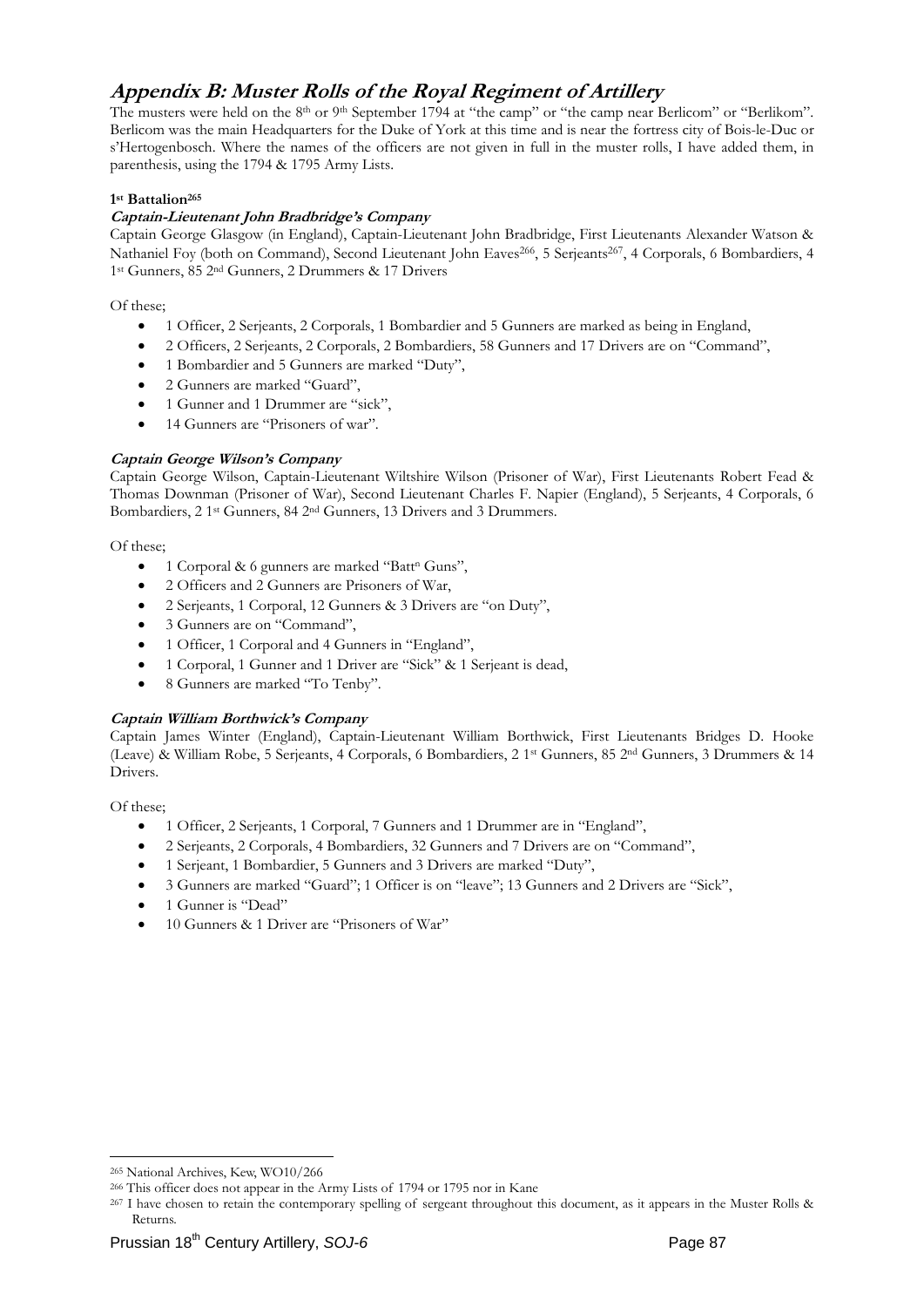### 4<sup>th</sup> Battalion<sup>268</sup>

#### **Captain Francis Laye's Company**

Captain Francis Laye (England), Captain-Lieutenant Edmund Lemoine, First Lieutenants James Hawker (on command) & Turtliff Boger, Second Lieutenant Hugh Fraser (England), 5 Serjeants, 4 Corporals, 6 Bombardiers, 1 1st Gunner, 73 2nd Gunners, 3 Drummers and 23 Drivers.

Of these;

- 2 Officers, 3 Serjeants, 2 Corporals, 4 Bombardiers, 25 Gunners, 2 Drummers & 1 Driver are "in England",
- 1 Officer, 1 Bombardier, 20 Gunners & 3 Drivers are "on Command",
- 1 Corporal, 4 Gunners & 2 Drivers are marked "Duty",
- 1 Serjeant, 2 Gunners & 3 Drivers are "Sick",
- 1 Bombardier is marked "Wounded & missing",
- 3 Drivers are "Prisoners of War".

#### **Captain Thomas Trotter's Company**

Captain Thomas Trotter, Captain-Lieutenant Archibald Roberton (Command), First Lieutenants Henry Phillott (Leave) & Augustus Fraser269 (Command), Second Lieutenant Ralph Milbank (England), 5 Serjeants, 3 Corporals, 6 Bombardiers, 78 2nd Gunners, 2 Drummers & 22 Gunner-Drivers.

Of these;

- 1 Officer, 3 Serjeants, 1 Corporal, 1 Bombardier, 6 Gunners & 2 Drummers were in "England",
- 2 Officers, 13 Gunners & 6 Drivers were on "Command",
- 10 Gunners were "Sick".
- 5 Gunners and 1 Driver were on "Duty",
- 2 Gunners were "Absent without leave",
- 1 Officer was on leave,
- 2 Corporals, 13 Gunners & 3 Drivers were "Prisoners of War".

#### **Captain Ashton Shuttleworth's Company**

Captain A(shton) Shuttleworth, Captain-Lieutenant J(ohn) Burton (on command at Dort270), First Lieutenants G(eorge) A(dam) Wood & F(rederick) Walker (on command), 5 Serjeants, 4 Corporals, 6 Bombardiers, 1 1st Gunner, 89 2nd Gunners & 3 Drummers.

Of these;

- 2 Serjeants & 2 Drummers were at "Woolwich",
- 1 Officer, 1 Serjeant, 2 Bombardiers, & 20 Gunners were "On Command",
- 1 Officer, 1 Serjeants, 1 Corporal & 5 Gunners were "on Command at Dort",
- 5 Gunners were "Sick"; 2 Corporals, 1 Bombardier & 10 Gunners were "on Duty",
- 1 Corporal & 1 Drummer were "Recruiting".

<sup>&</sup>lt;sup>268</sup> National Archives, Kew, WO10/264<br><sup>269</sup> In the Muster Roll & the Army List 1794 (p.216), Fraser is spelt with an "s" not a "z" as in later publications, e.g. Sabine, 1859<br><sup>270</sup> Modern day Dordrecht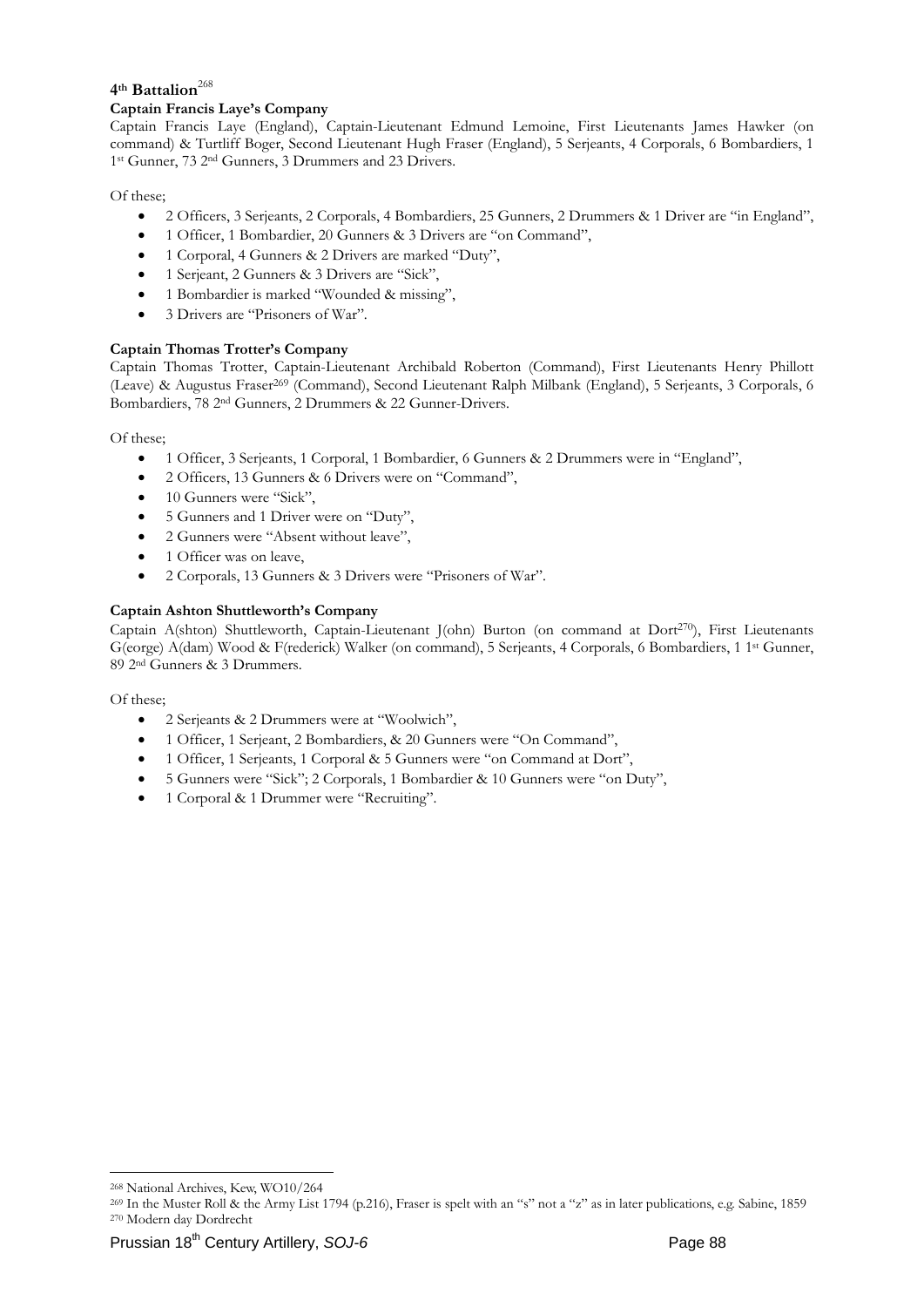## **Appendix C: Muster Rolls of the Royal Regiment of Artillery in Ireland<sup>271</sup>**

The September Muster Rolls for the three companies in the Netherlands with the Duke of York, yield the following information. The musters were held on the 8<sup>th</sup> or 9<sup>th</sup> September 1794 at "the camp" or "the camp near Berlicom" or "Berlikom."

#### **Captain John Arabin's Company**

Captain John Daniel Arabin, Captain-Lieutenant Hugh Swayne (gone to Ireland), First Lieutenants James Shortall & Walter Blake, Second Lieutenant Robert Francis (B<sup>n</sup> Guns), 2 Serjeants, 4 Corporals; 4 Bombardiers, 18 1<sup>st</sup> Gunners, 63 2nd Gunners; 2 Drummers.

Of these,

- 1 officer, 1 serjeant, 4 corporals  $& 40$  gunners are marked as "B<sup>n</sup> Guns",
- 1 corporal and 5 gunners are on "Command", which presumably refers to different duties from batt<sup>n</sup> guns,
- 2 gunners and 1 drummer are marked "Sick".

#### **Captain William Wright's Company**

Captain William Wright, First Lieutenants Alexander Armstrong<sup>272</sup>(Batt<sup>n</sup> Guns) & Richard Legge<sup>273</sup>(Batt<sup>n</sup> Guns), Second Lieutenant Peter Kettlewell(Batt<sup>n</sup> Guns), 2 Serjeants, 4 Corporals, 4 Bombardiers, 18 1<sup>st</sup> Gunners, 65 2<sup>nd</sup> Gunners, 2 Drummers.

Of these,

- $\bullet$  3 officers, 2 corporals & 22 gunners are marked as "Batt" Guns",
- 1 serjeant and 6 gunners are "On board ship",
- 1 serjeant, 6 gunners and 1 drummer are "in the [artillery] Park",
- 1 corporal and 6 gunners are sick; 1 gunner is "sent to England",
- 1 drummer has "deserted" and 1 gunner is "Dead".

#### **Captain William Buchanan's Company**

Captain William Buchanan<sup>274</sup> (on leave at Alost), First Lieutenants Robert Crawford (B<sup>n</sup> Guns), Robert Thornhill(B<sup>n</sup> Guns) & Poole Westrope<sup>275</sup> (B<sup>n</sup> Guns), Second Lieutenants Stewel Benson<sup>276</sup> (Sick) & Thomas Fleming (B<sup>n</sup> Guns), 2 Serjeants, 4 Corporals, 4 Bombardiers, 18 1st Gunners, 65 2nd Gunners, 2 Drummers

Of these,

- 4 officers, 1 corporal and 39 gunners are marked as "Bn Guns",
- 1 corporal and 6 gunners are "on Guard",
- 2 gunners have "Deserted",
- 1 officer, 1 drummer and 5 gunners are "Sick",
- 2 gunners are "on the March",
- 1 gunner is a "Prisoner" and 1 gunner is "Dead".

<sup>&</sup>lt;sup>271</sup> National Archives, Kew, WO10/269. The name of the Royal Artillery in Ireland is reported in various ways in the literature, I have chosen to use the form shown in the Army Lists, 1793 & 1794 (both p.219), 1795 (p.27

<sup>272</sup> The Army List for 1795 (p.273-274) includes three Armstrongs in the Royal Artillery in Ireland; Alexander was Captain from 16/12/93, Henry was Captain Lieutenant from 1/7/94 and E. Armstrong was a 1<sup>st</sup> Lieutenant from 1/8/94.<br><sup>273</sup> This is the more junior Richard Legge, he is not in the 1794 Army List but features in that of 1795, where he is

Captain from 16/6/94.<br><sup>274</sup> In *the Army List* of 1794 and 1795, "Buchanan" is spelt "Buchannan"<br><sup>275</sup> The Muster Roll uses this incorrect spelling of Lieutenant Westropp's surname, which is correctly given in the Army Lis

both 1795(p.274) &1798 (p.367). The 1795 List has Westropp as a Captain-Lieutenant from 1/7/94. 276 *The Army List* for 1795, gives this officer's name as Stowell Benson